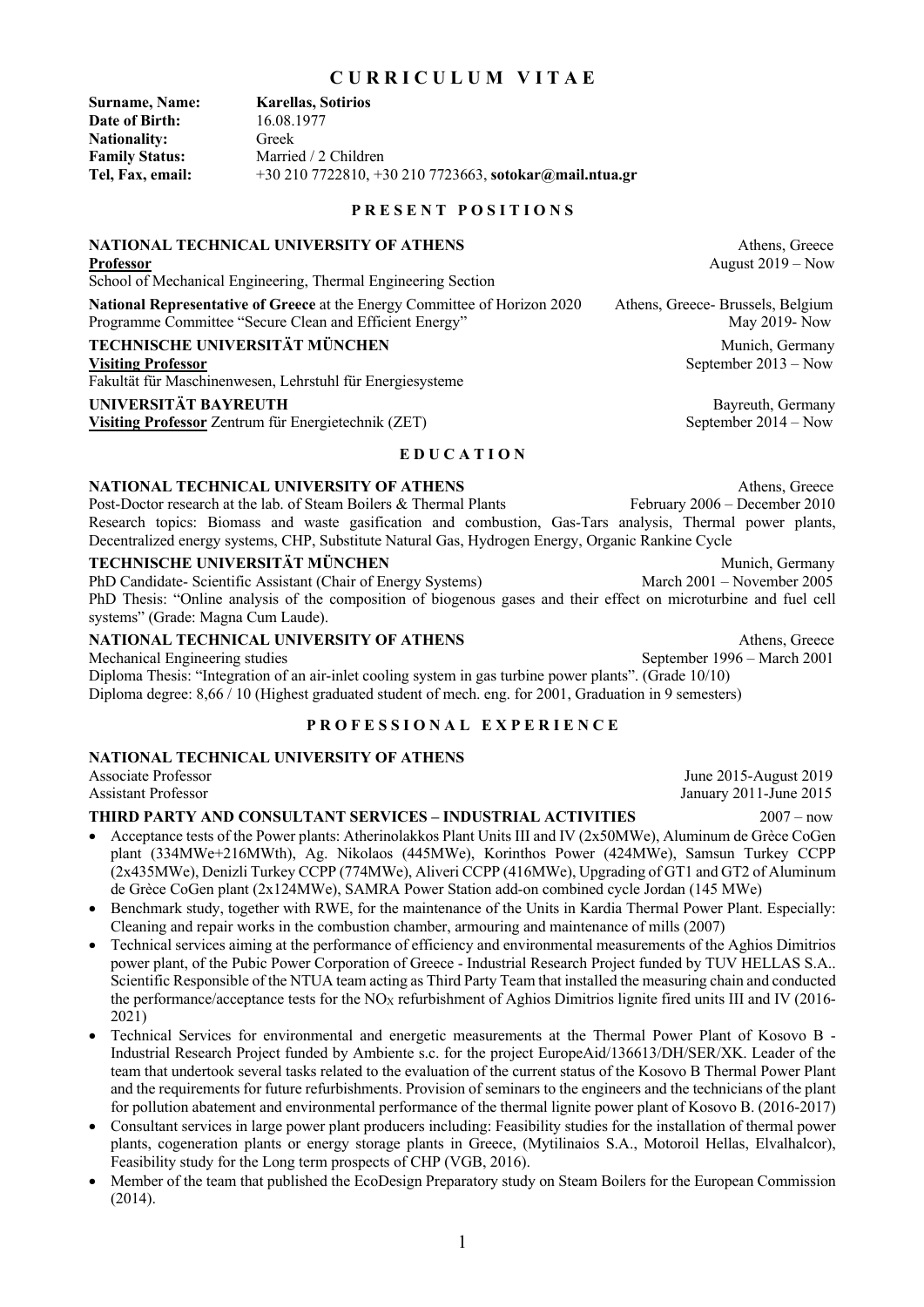# **MEMBER OF THE CHP CERTIFICATION BODY OF NTUA** 2012 – now

Certification of Combined Heat and Power plants: Aluminum de Grèce CoGen plant (334MWe+216MWth), Serres, Drama, Agritex, DESFA, LAMDA DOMI SA, Hellenic Fertilizers CHP plant, Motoroil Hellas, Wonderplant S.A. (8MWe), BRIGHT (Special Lighting S.A.(125 kWel)), Greenhouses Savvidis S.A.(1MWe)

### **NATIONAL ENERGY STRATEGY CHAMBER (Ministry of development)** Athens, Greece *Energy consulting services* November 2007-May 2008

Economic and technical evaluation of the energy mix in Greece, Solving of problems concerning the electricity sector in Greece (CO<sub>2</sub> emissions, summer peaks etc.), Clean coal technologies

# **ALSTOM POWER BOILER GmbH** Stuttgart, Germany

*Engineer in the fluidised bed firing systems department* July 2005 – January 2006

Responsible for the training and transfer of technology to Indian colleagues from the Alstom Power Indian Limited

Design department for ship production, welding department of train production and restoration

# **D I S T I N C T I O N S**

- **ASCE outstanding Reviewer 2013 in recognition of outstanding service as a reviewer for the Journal of Energy Engineering,** from American Society of Civil Engineers. March 2014
- **Young Energy Professional** scholarship from the State Government of Victoria Australia (for scientists under 35) at the second International Symposium on the Sustainable Use of Low Rank Coal in Melbourne. April 2012.
- Award **S.A. Routsis** for the **best scientific work from young scientist** at ECOS 2006 **An innovative biomass gasification process and its coupling with microturbines and fuel cell systems,** S. Karellas, J. Karl, E. Kakaras
- Award for the **Best Poster Presentation** in the Eighth Grove Fuel Cell Symposium, Elsevier, Poster title: **Integration of SOFC fuel cells systems in CHP-Systems with indirect gasification**, J. Karl, S. Karellas, D. Hein
- Scholarship of the Alexander Onassis Foundation for PhD studies in a foreign country (TU München)
- **Numerous awards for outstanding performance during the studies**

# **E D U C A T I O N A L W O R K**

#### **NATIONAL TECHNICAL UNIVERSITY OF ATHENS** 2006-now

Undergraduate: Heat Transfer, Thermal Energy Conversion in power plants, Decentralized Thermal Systems, Pollution Abatement Technology at Thermal Plants, Equipment and systems of thermal processing, Environment and Development. Postgraduate: Thermal Power Plants and Cogeneration, Environmental Technology and Management. Postgraduate Programme: Energy Generation and Management.

Clean Technologies. Postgraduate Programme: Environment and Development.

#### **NATIONAL TECHNICAL UNIVERSITY OF ATHENS** 2011-2016

# Education of Energy Inspectors: Combined Heat and Power production, Psychrometry, Refrigeration and air conditioning.

**University of Western Macedonia**2017-2019

Postgraduate: Coal technologies, Master programme: Energy Resources, Technologies and Management

# **Technische Universität München (Visiting Professor)**2013-now

Postgraduate: Renewable Energy Technology I – Energy from Biomass,

Master Programme: Master Studies in Power Engineering

#### *Invited lecturer in international educational seminars-workshops*2014-now

**Silisean University of Technology :** International Summer school for PhD students on methods and technologies for energy transition and climate protection, 5-9 July 2021, Gliwice, Poland

**Universität Bayreuth**: Thermodynamic fundamentals of energy, Power plant technology, Regenerative and distributed energy systems, Energy conversion from biomass. Bayreuth International Summer School 2014, -15, -16, -17, -18 and - 19, Bayreuth, Germany

**Friedrich-Alexander Universität Erlangen- Nürnberg:** Lecture title: Reversible ORC Prozesse für Carnot Batterien-Das EU-Projekt SolBIoRev. Workshop: Carnot Batterien: Thermische Stromspeicher für Energiewend. 16.09.2021, Erlangen, Germany

**Friedrich-Alexander Universität Erlangen- Nürnberg:** Lecture title: Coal-to-SNG process simulation and economic evaluation. Workshop title: Methanisierung und Second Generation Fuels. 29.05.2012 – 30.05.2012 (1<sup>st</sup> Workshop), 12.06.2014 – 13.06.2014 (2nd Workshop) and 19.05.2016 – 20.05.2016 (3rd Workshop), Nürnberg, Germany

**Univeristatea Tehnica GH. ASACHI:** Lecture title: Heat Transfer in Organic Rankine Cycle Applications. Summer school title: Advances in Heat transfer enhancement: From Basic to Nano, 17.09.2012 – 22.09.2012, Iasi, Romania.

#### *ALSTOM POWER BOILER Stuttgart, Germany* July 2005 – January 2006 Responsible for the transfer of technology from ALSTOM Stuttgart to Indian engineers from APIL. Explanation of the functionality of the ALSTOM CFB boilers. Analysis of the ALSTOM standards concerning the design of CFB boilers

**HELLENIC SHIPYARDS** Skaramangas, Greece *Junior Engineer (Trainee)* July 1999 – August 1999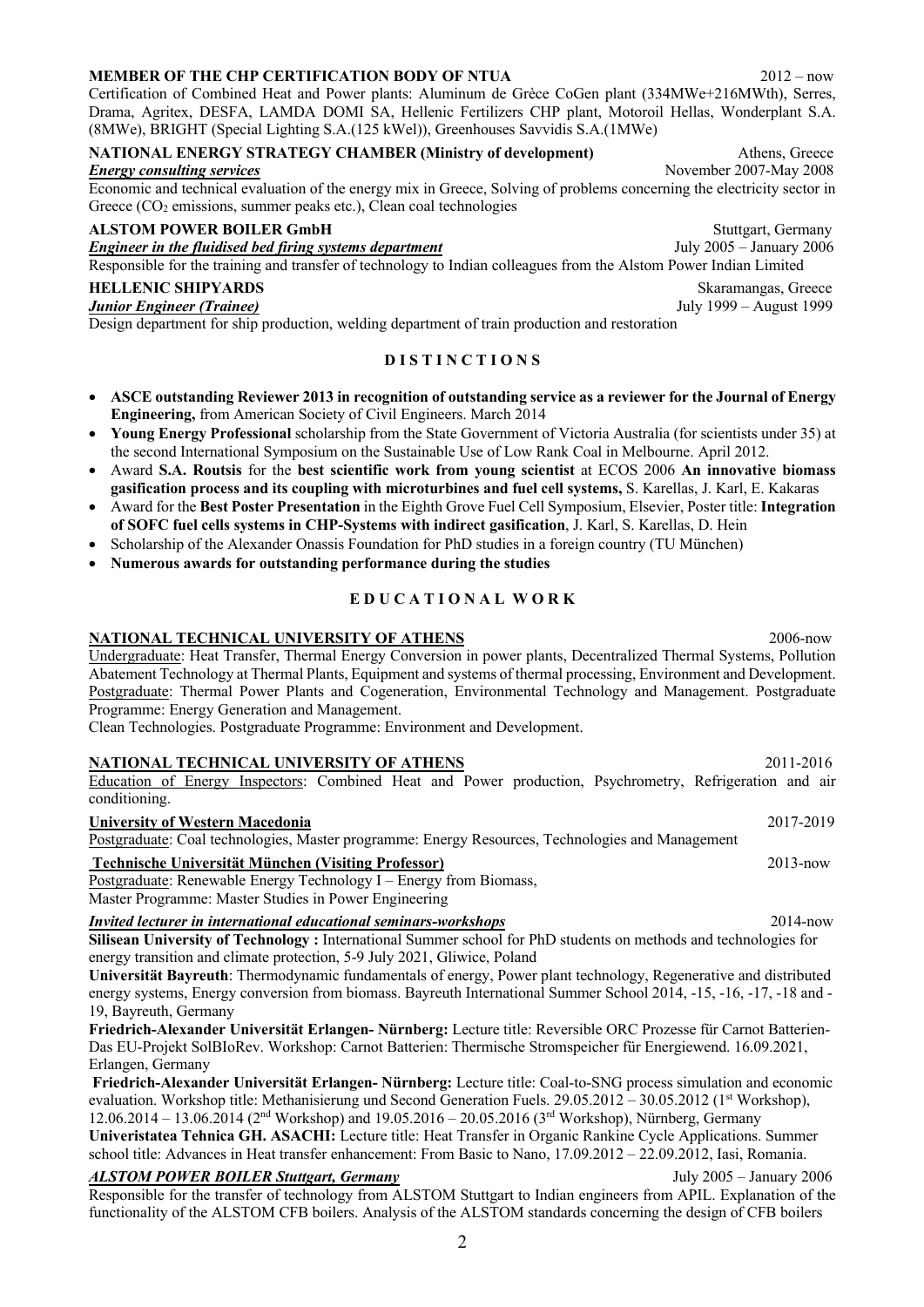# *Supervisor of PhD, Diploma, Masters and Semester thesis*

9 PhD thesis (NTUA) (4 finished, 7 ongoing) January 2011-Now More than 100 Diploma thesis (NTUA) February 2007-Now February 2007-Now More than 70 Master thesis (NTUA) February 2007-Now Academic Responsible of ERASMUS and international students September 2013-Now 3 Diploma thesis and 12 semester thesis (TUM) March 2001 – June 2005 Supervisor of IAESTE students (TUM) March 2001 – June 2005

# *European Energy Manager (EUREM)* Athens Greece

Lecturer in Refrigeration, Air Conditioning and Waste Heat recovery February 2010 – Now Organization: Greek-German Chamber of Commerce (16 Seminar hours)

# *Energy exploitation of biomass and waste in Germany Ptolemaida, Greece**Ptolemaida, Greece*

Invited lecturer for the training seminar: The energy exploitation of wastes December 2004 in other countries, organized by the Institute for Solid Fuels Technology and Applications (ISFTA) (18 teaching hours)

# *TU München (Assistant Lecturer):* 2001-2004

Methods of energy conversion, Combustion Laboratory, Energy production from Biomass, Numerical Methods in the power generation, Thermal power plants for electrical engineers

# **L A N G U A G E S K I L L S (Mark 1 to 5 for competence)**

| Language | Reading | <b>Speaking</b> | <b>Writing</b> |
|----------|---------|-----------------|----------------|
| Greek    |         |                 |                |
| English  |         |                 |                |
| German   |         |                 |                |
| French   |         |                 |                |
| Spanish  |         | 4               |                |
| Russian  |         |                 |                |
| Italian  |         |                 |                |

# **R E S E A R C H P R O J E C T S**

**Scientific responsible for more than forty research programs at the National Technical University of Athens. Indicatively presented here:**

• **19 European research projects** funded by the **European Union** (the five of them being the coordinator)

• **4 Greek research program** funded by GSRT

• **3 Research services programs** funded by **international companies**

• **7 Research services programs** funded by **Greek companies – operators**

• **5 Research services programs** funded by **Greek public bodies - Municipalities**

• **5 Research programs** of other Professors (Participation as an expert-researcher)

# **European Research projects funded by the EU**

**1) CO2freeSNG2.0:** Advanced Substitute Natural Gas from Coal with Internal Sequestration of CO2, (July 2013 – June 2016) www.co2freesng20.eu/index.shtml

Funding: EU - Program. Research Fund For Coal and Steel (RFCS) 2012

NTUA Budget (EU Contribution): €242.877,00

**2) EXP-HEAT:** Energy recovery in new and retrofitted heat pumps using a dedicated expander concept (December 2013 - May 2017), www.expheat.eu

Funding: EU - Program. FP7, Research for the benefit of SMEs Coordinator: National Technical University (S. Karellas) NTUA Budget (EU Contribution): €414.880,00

**3) CO2-GLASS:** CO2 reduction in the ETS glass industry by means of waste heat utilization (Dec. 2013 – Dec. 2018) Funding: EU - Program. CIP-SILC 2013 Coordinator: National Technical University (S. Karellas)

NTUA Budget (EU Contribution): €117.035,70

**4) BIOFFICIENCY:** Highly-efficient biomass CHP plants by handling ash-related problems (Nov. 2016 – Oct. 2019) www.biofficiency.eu

Call: H2020-LCE-2016-2017 (Competitive Low-Carbon Energy), Topic: LCE-07-2016-2017 NTUA Budget: €277.000,00, Total Budget: €4.603.760,00

**5) ZEOSOL:** Integrated solar heating and cooling unit based on a novel zeolite chiller and heat pump (June 2017 - February 2020), www.zeosol.eu

Funding: EU - Program. H2020-FTIPilot-2016-1, Fast Track to Innovation Pilot

Coordinator: National Technical University (S. Karellas)

NTUA Budget: €493.875,00, Total Budget: €2.751.875,00

3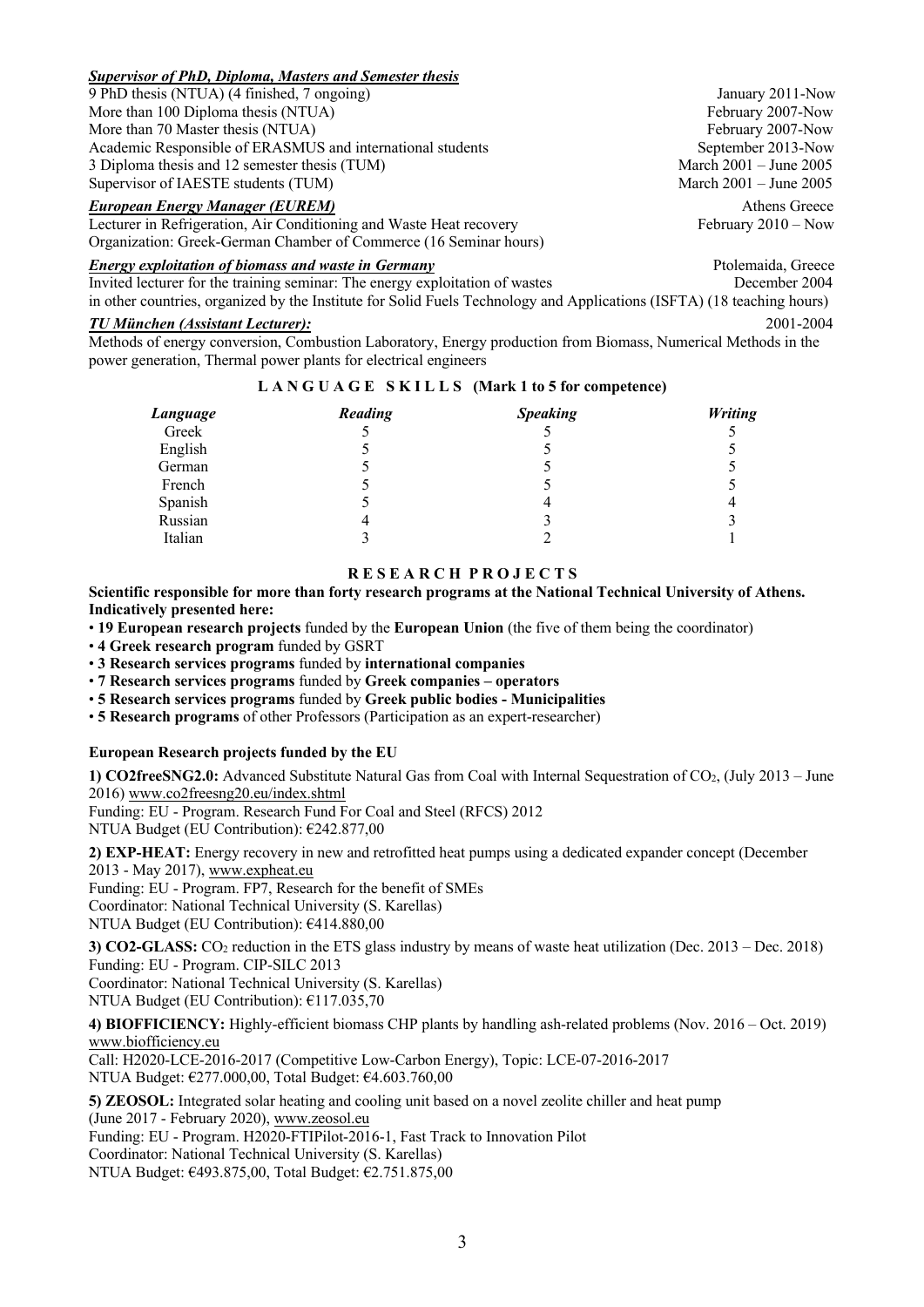**6) HYBUILD:** Innovative compact HYbrid electrical/thermal storage systems for low energy BUILDings (October 2017 - September 2021), www.hybuild.eu

Call: H2020-EEB-2016-2017 (Call for Energy Efficient Buildings), Topic: EEB-06-2017 NTUA Budget: €288.750,00, Total Budget: € 5.995.840,00

**7) BIOCONCO2:** BIOtechnological processes based on microbial platforms for the CONversion of CO2 from iron-steel industry into commodities for chemicals and plastics (November 2017 – October 2021), www.biocon-co2.eu/

Call: LCE-07-2016-2017 (Call for Nanotechnologies, advanced materials, biotechnology and production), Topic: BIOTEC-05-2017

NTUA Budget: €413.825, Total Budget: €6.999.886,25

**8) M-Benefits:** Valuing and Communicating Multiple Benefits of Energy-Efficiency Measures (June 2018 - May 2021) www.mbenefits.eu, Call: H2020-EE-2016-2017, Topic: EE-15-2017 NTUA Budget: €81.258,75, Total Budget: €1.868.490,00

**9) SWSHeating:** Development and Validation of an Innovative Solar Compact Selective-Water-Sorbent-Based Heating System (June 2018 – May 2022), www.swsheating.eu Coordinator: National Technical University (S. Karellas)

NTUA Budget: €844.250,00, Total Budget: € 5.236.488,75

**10) SolBio-Rev:** Solar Biomass Reversible energy system for covering a large share of energy needs in buildings (May 2019 – April 2023), http://www.solbiorev.eu/ Call: H2020-Lc –SC3-2018-2019-2020, Topic: LC –SC3-RES-4-2018

Coordinator: National Technical University (S. Karellas)

NTUA Budget: €844.250,00, Total Budget: €4.790.536,25

**11) HYFLEXPower:** Hydrogen as a FLEXible energy storage for a fully renewable European POWER system. (May 2020 – April 2024), https://www.hyflexpower.eu/ Call: H2020-LC-SC3-2019-NZE-RES-CC, Topic: LC-SC3-NZE-4-2019 NTUA Budget: €255.250,00, Total Budget: € 15.252.168,70

**12) REGEN-BY-2:** Next Renewable multi-GENeration technology enabled by TWO-phase fluids machines. (September 2020 – August 2024), https://www.regen-by-2.eu/ Call: H2020-LC-SC3-2019-RES-TwoStages, Topic: LC-SC3-RES-1-2019-2020

NTUA Budget: €423.250,00, Total Budget: € 5.419.327,50

**13) ReDREAM:** Real consumer engagement through a new user-centric ecosystem Development foR End-users' Assets in a Multi-market scenario. (October 2020 – September 2024) https://redream-energy-network.eu/

Call: H2020-LC-SC3-2020-EC-ES-SCC Topics: LC-SC3-EC-3-2020 – Consumer engagement and demand response NTUA Budget: €321.625,00, Total Budget: €7.204.492,5

**14) RESPONSE:** integRatEd Solutions for Positive eNergy and reSilient citiEs (November 2020 - October 2024) https://h2020response.eu/ NTUA Budget: € 136.000,00, Total Budget: € 23.475.257,25

**15) LIFE3R:** Circular economy ecosystem to Recover, Recycle and Re-use F-gases contributing to the depletion of greenhouse gases

(July 2020 - June 2023) https://retradeables.com/

NTUA Budget (EU Contribution): € 283.005,00, Total Budget: € 2.893.704,00

**16) ENGIMMONIA: Sustainable technologies for future long distance shipping towards complete decarbonisation.**

(May 2021 – April 2025), Call: H2020-MG-2018-2019-2020, Topic: LC-MG-1-13-2020 NTUA Budget: €514.500,00, Total Budget: € 9.500.000,00

**17) GreenDEALCO2:** Green Deployment of E-fuels and Liquids based on CO2 for closed and end-of-life coal-related assets (July 2021 – June 2023), Call: RFCS2020 Call of the research fund for Coal and Steel – 2020 NTUA Budget: €319.870,00 (EU Contribution €191.922,00), Total Budget: € 2.559.809,70

**18) FRONTSH1P:** A FRONTrunner approacTransition to a circular & resilient future: deployment of systemic solutions with the support of local clusters and the development of regional community-based innovation schemes (Estimated October 2021 – September 2025), Call: H2020-LC-GD-2020 (Building a low-carbon, climate resilient future: Research and innovation in support of the European Green Deal), Topic: LC-GD-3-2-2020 NTUA Budget: €752.875,00, Total Budget: €18.968.452,50, Scientific Responsibles: Prof. I. Paspaliaris, Prof. S. Karellas

**19) Innovative and smart maintenance in solar energy systems (ERASMUS+)**

(Feb. 2021 – Dec. 2022), Total Budget: € 34.368,00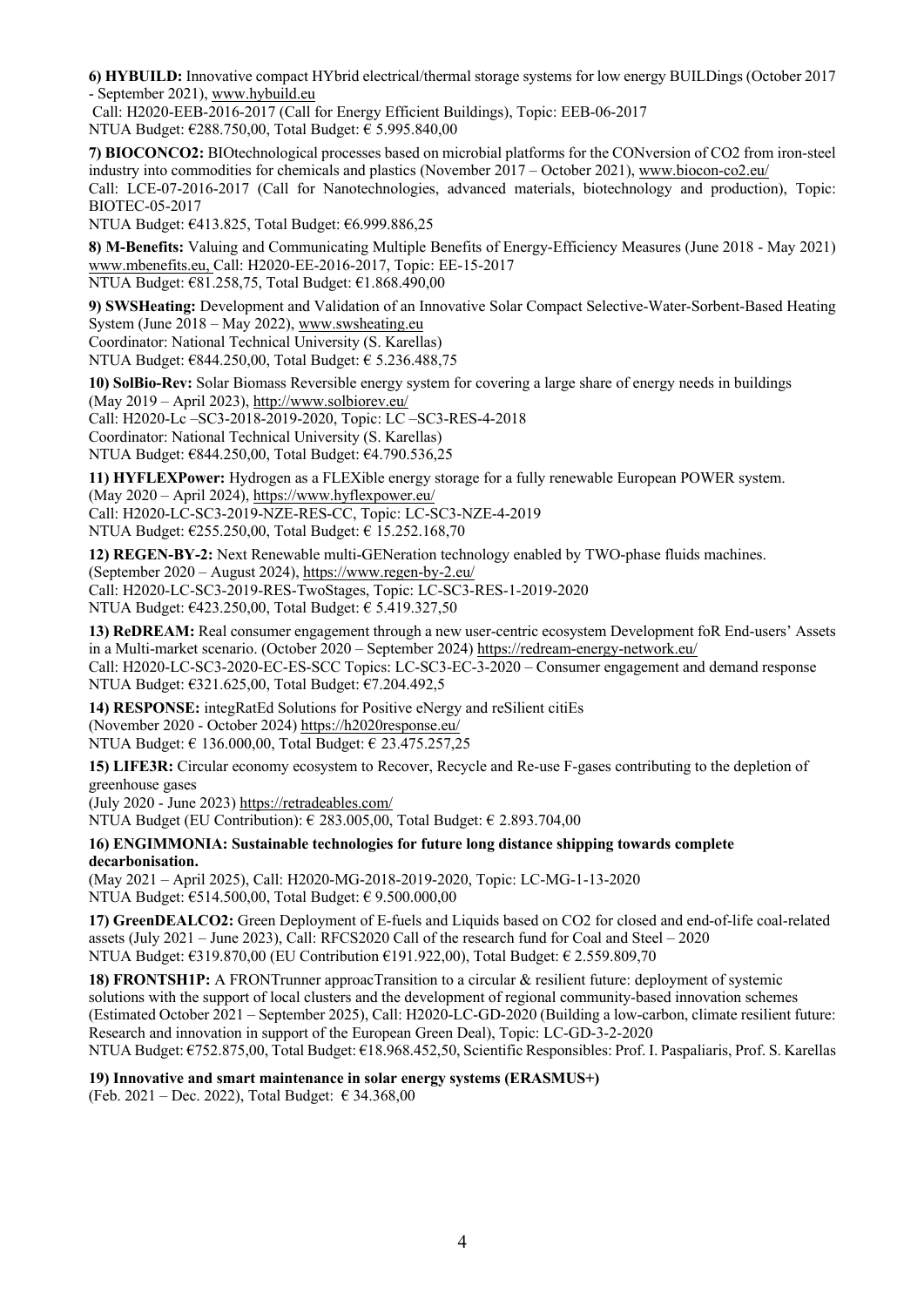# **Greek Research Programmes (NSRF funding)**

**1) BioTRIC:** Detailed Investigation and Optimization of Operation and Design of a Hybrid Biosystems Tri-production using a Supercritical Cycle Organic Rankine. Funding: GSRT – ARISTEIA II (Feb. 2014 - July 2015) NTUA Budger: € 250.000,00

**2) SunClim:** Integrated Solar Heating and Cooling System. Funding: GSRT (Aug. 2018 - Jun. 2022), Partners: Cosmosolar ΕΠΕ (Coordinator), Prime Laser Technologies ΑΒΕΕ, AUTH, NTUA Budget: € 190.887,00

#### **3) Test4Trig: Thermal Energy Storage for On-demand Solar Trigeneration**

Funding: GSRT, CSP ERANET, Partners NCSR "DEMOKRITOS", Solar & other Energy Systems Laboratory (EL) (DE), Solar-Institut Jülich of the Aachen University of Applied Sciences (DE), CADE Soluciones de Ingeniería, S.L. (ES), Protarget AG (DE) MES ENERGY SA (EL) NTUA Budget: € 117.000,00, Total Budget: €1.005.906,00

# **Research programmes (Funded by International companies)**

**1) Marine ORC-** Design and construction of ORC for marine applications Funding: Det Norske Veritas AS (DNV) (Norway) (May 2013 - February 2015), Total Budget:  $\epsilon$  92.250,00 (75.000,00 + 17.250,00 VAT)

#### 2) **P2GCOns:** Support of HPE on Power-to-Gas activities

Funding: Hitachi Power Europe GmbH (Germany) (January 2014 - February 2015), Total Budget:  $\epsilon$  51.660,00  $(42.000,00 + 9.660,00 \text{ VAT})$ .

**3) Technical services for environmental and energetic measurements at the thermal power of KOSOVO B**  Funding: Ambiente S.C. (April 2016 - December 2018), Total Budget: € 89.900,00 (72.500,00 + 17.400,00 VAT)

## **Research programmes (Funded by Greek companies or entities)**

#### **1)** Techno-economic study of best energy performance requirements of buildings

Funding: Various bodies (March 2015 - December 2016), Total Budget:  $\epsilon$  50.000,00

#### **2) Technological and economic analysis power scenarios in Greece**

Funded: EVIKEN (May 2015 - July 2015), Total Budget: € 7.380,00 (6.000,00 + 1.380,00 VAT)

#### **3) Waste heat recovery in natural gas compression stations of the pipeline TAP**

Funding: Trans Adriatic Pipeline AG Greece (June 2015 - July 2015), Total Budget:  $\epsilon$  12.915,00 (10.500,00 + 2.415,00) VAT)

**4) Carrying out and evaluation combined cycle units performance test**

Funding: METKA SA (May 2013 to October 2013), Total Budget: € 7.380,00 (6.000,00 + 1.380,00 VAT)

**5) Evaluation of the effect of dry additives (Limestone) in boiler efficiency level and the reduction of SO2 emissions of SES Amyntaion**

Funding: PPC (July 2011 - July 2012), Total Budget: € 54.070,80 (43.960,00 + 10.110,80 VAT)

#### **6) Technical service and use of technical equipment for energy and environmental measurements in Agios Dimitrios Steam Power Plant of PPC**

Funding: ΤÜV HELLAS A.E. (March 2016 - December 2021), Total Budget: € 123.000,00 (100.000,00 + 23.000,00 VAT)

**7) Plan for the replacement of lignite in Western Macedonia and Megalopoli**  Funding: GRANT THORNTON (September 2020 - March 2021), Total Budget: € 18.600,00 (15.000,00 + 3.600,00 VAT)

#### **Research programmes (Funded by Greek public bodies)**

#### **1) Consulting for CHP unit at municipal Swimming**

Funding: Municipality of Marathon (January 2012 - April 2013), Total Budget:  $\epsilon$  6.765,00 (5.500,00 + 1.265,00 VAT)

# **2) Consulting services for Energy Recovery from Municipal Waste (Phase 1)**

Funding: Municipality of Vari-Voula-Vouliagmeni (July 2016 - May 2017), Total Budget: € 24.552,00 (19.800,00 + 4.752,00 VAT)

#### **3) Consulting services for Energy Recovery from Municipal Waste (Phase 2)**

Funding: Municipality of Vari-Voula-Vouliagmeni (February 2018 - June 2019), Total Budget: € 29.884,00 (24.100,00 + 5.784,00 VAT)

**4) Consulting services for Energy Efficiency in buildings within the framework of the EU Project PRODESA** Funding: Municipality of Vari-Voula-Vouliagmeni (March 2018 - June 2018), Total Budget: € 60.000,00 (48.387,10 + 11.612,90 VAT)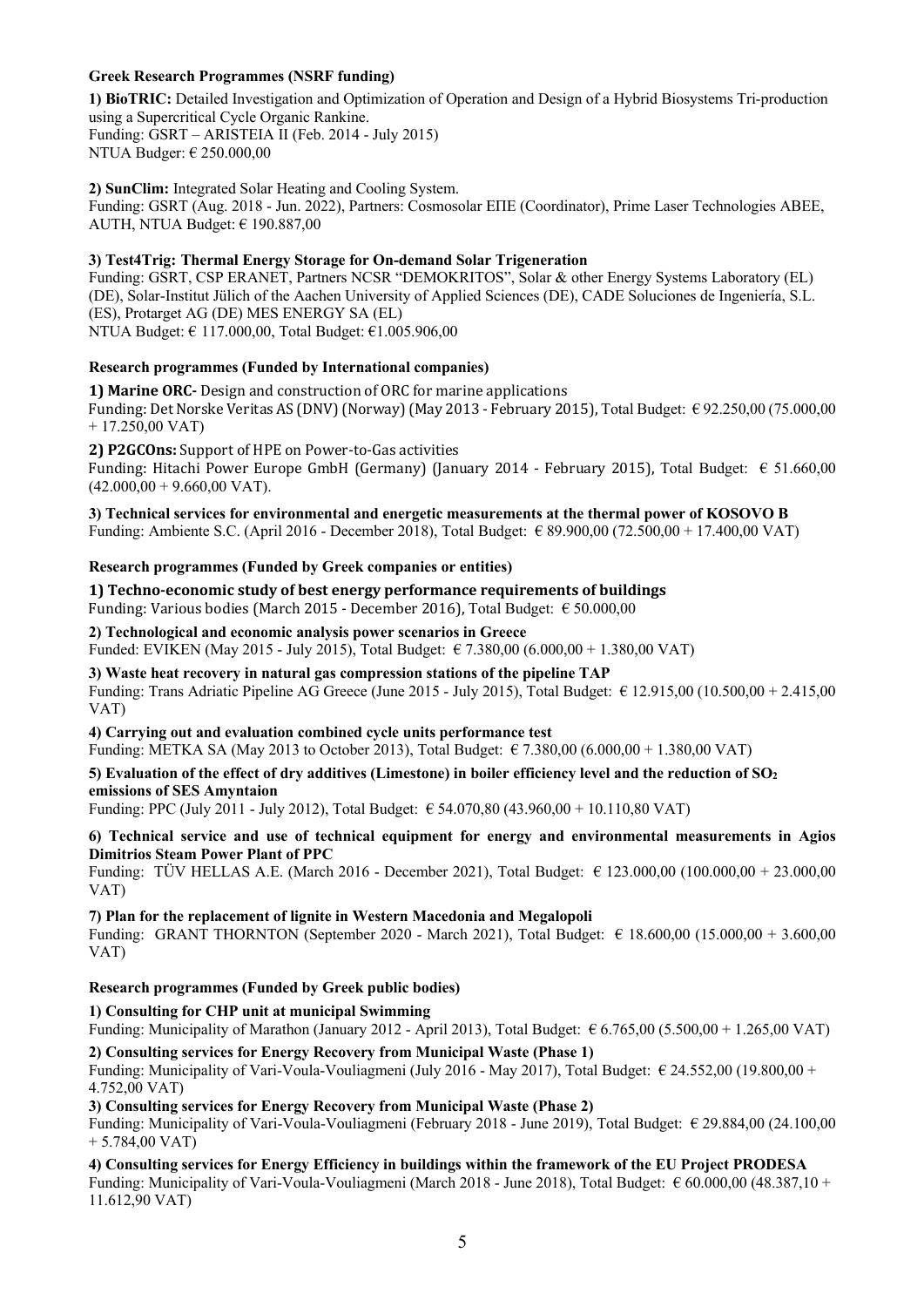# **5) Techno-economic study of minimum energy requirements of buildings and building elements. Definition of reference nearly zero energy buildings**

Funding: CRES (January 2017 - January 2018), Total Budget: € 69.440,00 (56.000,00 + 13.440,00 VAT).

#### **Participation in research programs of other scientific responsibles or other institutes**

**1) Development of a small-scale low-temperature supercritical organic Rankine cycle with optimized scroll expander and evaporator, Funding: GSRT - COOPERATION II (April 2013 - July 2015)** 

**2) Investigation of the penetration margins of all RES technologies in the non-interconnected islands** Funding: DEDDHE SA. (October 2013 – October 2014)

**3) Preparatory studies for three Product Groups in the Ecodesign Working Plan 2012-2014, LoT7: Steam Boilers** Financing: European Union (June 2013 - September 2014)

**4) WASSERMOD,** Financing: GSRT – Greek-German Cooperation (June 2018 - July 2021)

**5) PLURAL:** Plug-and-use renovation with adaptable lightweight systems (October 2020 – September 2024), Call: H2020-NMBP-ST-IND-2020-singlestage, Topic: LC-EEB-04-2020 - Industrialisation of building envelope kits for the renovation market (IA) NTUA Budget: €1.026.812,50 , Total Budget: €7.973.817,70, Scientific Responsible: Prof. M. Founti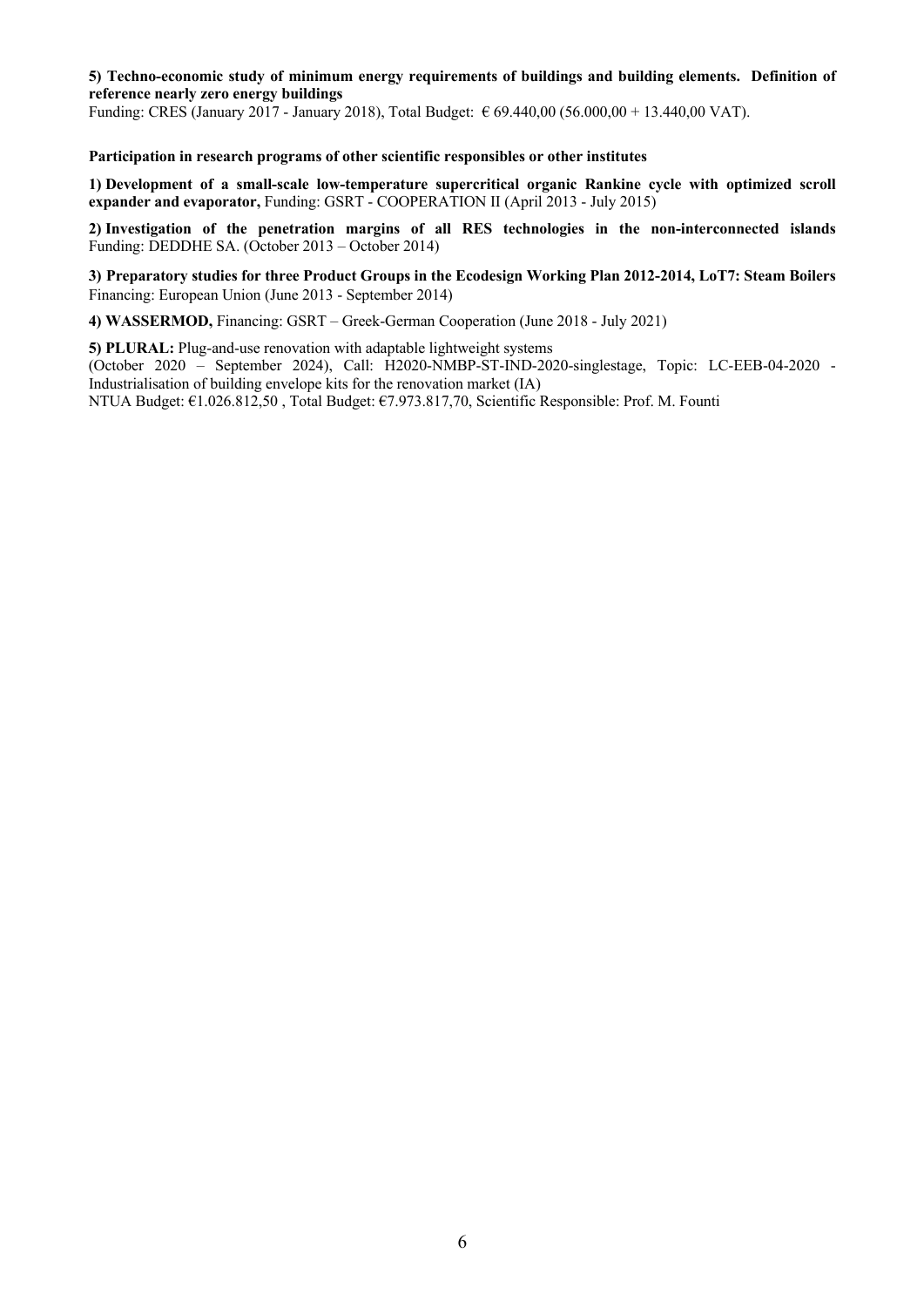# **P U B L I C A T I O N S**

**More than 160 publications** in international journals and proceedings of national-international conferences .

S. Karellas has **149 articles** at the Scopus database (www.scopus.com, date of Access 25.06.2021) with **3348 citations**  (if the self-citations of all authors are excluded) and **h-index 30**. According to the Google Scholar S. Karellas has **165 articles** with **5471 citations** and **h-index 36** (date of access 25.06.2021).

- Namely: 5 Books 12 Chapters in books
- 98 publications in scientific journals

57 publications in proceedings of international conferences (Peer Reviewed Papers)

35 publications in proceedings of international conferences (Abstract Reviewed Papers)

# **I N T E R N A T I O N A L S C I E N T I F I C C O M M I T T E E S**

- Member of the **Editorial Board** of **Renewable Energy** (Impact Factor 3,361), Elsevier, **Associate Editor: Biomass and Solar Thermal** (since 2015)**,** Subject Editor: Solar Thermal and Solid Biomass (2014 - 2015)
- Member of the **Editorial Board** of **Renewable and Sustainable Energy Reviews** (Impact Factor 5,510), Elsevier, **Associate editor: Thermal Processes (including biomass, gasification, waste heat recovery), Life Cycle Analysis (LCA), Life Cycle Cost (LCC) analysis, Carbon Capture and storage-utilization (CCS, CCU)** (since 2017), Associate editor: Energy Economics and Financing (2015-2017), Associate editor: Bioenergy and Hydrogen Energy (2013-2015)
- Member of the **International Editorial Board** of **Energy – The International Journal** (Impact Factor 4,159), Elsevier (since 2014)
- Member of the **Editorial Board** of the **International Journal on Heat and Mass Transfer - Theory and Applications** (IREHEAT), Praise Worthy Prize (since 2013)
- Member of the **Editorial Board** of the **ISRN Renewable Energy Journal**, Hindawi Publishing Corporation (2012- 2014)
- **Guest Editor** of the special issue "Nanofluids for saving energy", of the **American Journal of Energy Engineering**, Science Publishing Group (2014-2015)
- **Guest Editor** of the special issue "Novel Analytical and Numerical Methods in Heat Transfer Enhancement and Thermal Management", of the **Journal of applied Mathematics,** Hindawi (2015)
- Member of the **scientific committee** of the international conferences **ECOS2021, ECOS2020, ECOS2019, ECOS 2018**, **ECOS 2017, ECOS 2016, ECOS 2015, ECOS 2013** (Track Director: System Integration, simulation and optimization), **ECOS 2012** (Track Director: Fluid Dynamics – Power plants components) and **ECOS 2008** International Conferences on Efficiency, Cost, Optimization, Simulation and Environmental Impact of Energy **Systems**
- Member of the **scientific committee** of the international conferences: **25th, 22nd, 21st and 20th European Biomass Conference and Exhibitions** Setting the course for a biobased economy. Stockholmmässan Stokholm, Sweden 12- 15 June 2017, CCH-Congress Center Hamburg, Germany 23-26 June 2014, Bella Center, Copenhagen, Denmark, 3- 7 June 2013 (EU BC&E 2013) and Milano Convention Center, Milan Italy, 18-22 June 2012 (EU BC&E 2012)
- Chairman of the international conferences: **ORC 2021 and ORC 2019 International Seminar on ORC Power Systems.**
- Member of the **scientific committee** of the international conferences: **ORC 2017, ORC2015, ORC 2013, ORC 2011 International Seminar on ORC Power Systems.**
- Member of the **scientific committee** of the **15th International Conference on Environmental Science And Technology** 31st August - 2nd September 2017, Rhodes, Greece
- Member of the **honorary committee** of the The 7<sup>th</sup> World hydrogen technology convention Czech Hydrogen days 20179 - 12 JULY 2017
- Panel Leader at the panel 4 Technology, products and systems of the **Industrial Efficiency 2016, organized by** the **European Council for an Energy Efficient Economy 12–14 September die Kalkscheune, Berlin**
- Member of the Board of the Knowledge Center for Organic Rankine Cycle.
- Member of the **review committee** of 41 international **journals** and one **scientific book**
- Member of the **examination committee** of the phd thesis of Mr. Andreas Schuster entitled: "Nutzung von Niedertemperaturwärme mit Organic-Rankine-Cycle-Anlagen kleiner Leistung", July 2011 **TU Μünchen**
- Member of the **examination committee** of the phd thesis of Mrs Daniela Gewald entitled: "Waste heat recovery of stationary internal combustion engines for power generation", July 2013 **TU Μünchen**
- Member of the **examination committee** of the phd thesis of Mr. Markus Preissinger entitled: "Thermoökonomische Bewertung des Organic Rankine Cycles bei der Stromerzeugung aus industrieller Abwärme", September 2014, **University of Bayreuth**
- Member of the **examination committee** of the phd thesis of Mr. Anish Mody entitled: "Numerical Evaluation of the Kalina Cycle for concentrating solar Power Plants", December 2015, **Technical University of Denmark, DTU**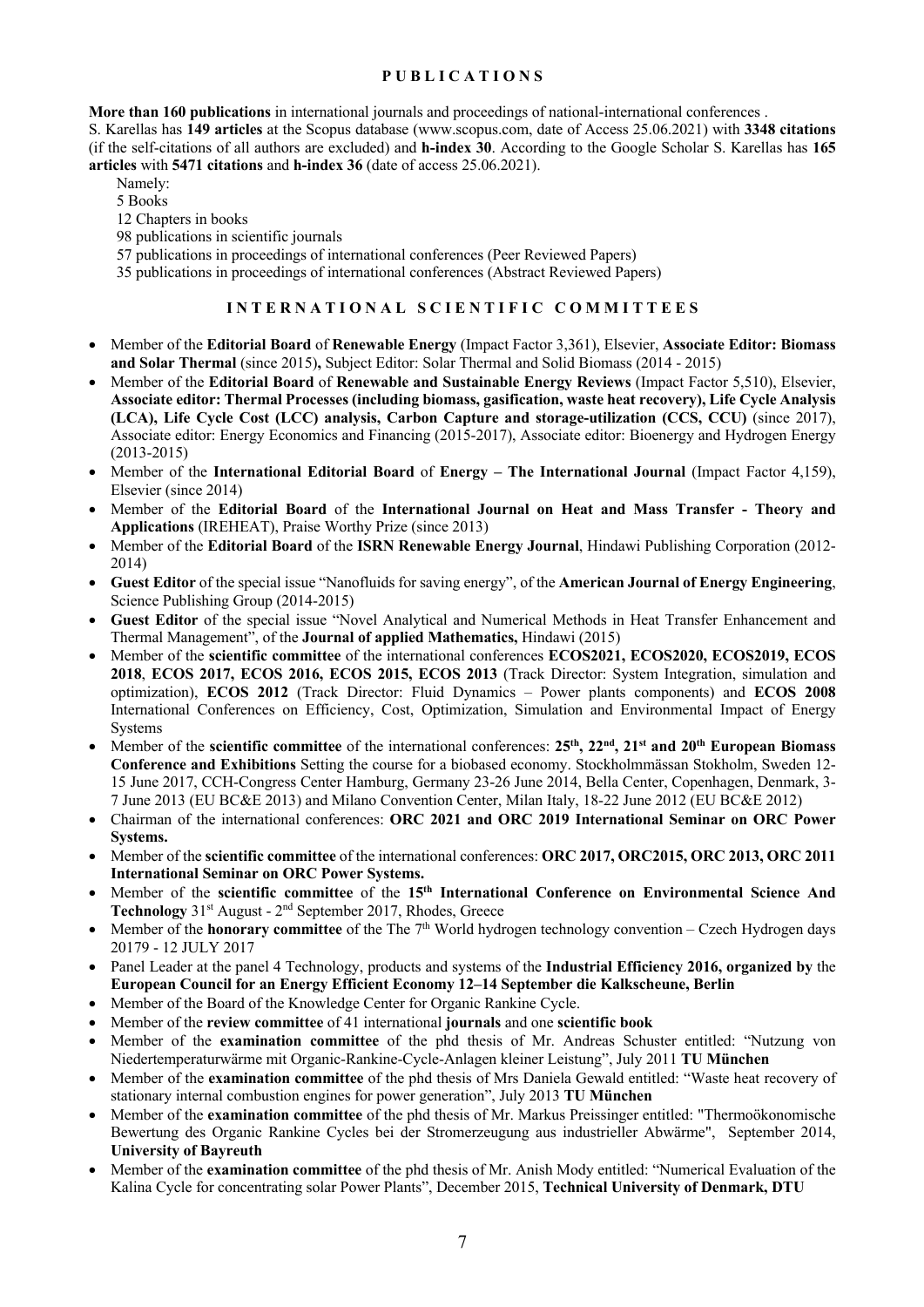- Member of the **examination committee** of inquiry in the doctoral thesis of Mr. Kevin Sartor entitled: " Développement d'un outil de simulation et d'analyse technico-économique et environnementale d'un réseau de chaleur", October 2018, **Université de Liège**
- Member of the **examination committee** of the phd thesis of Mrs. Matthildi Apostolou entitled: "Méthodologie pour la conception optimisée des réseaux de chaleur et de froid urbains intégrés", November 2018, **École doctorale Sciences des métiers de l'ingénieur**, **École nationale supérieure des mines** (Paris)
- Member of the **examination committee** of the phd thesis of Mr Dominik Klaus Meinel entitled: "Méthodologie pour la conception optimisée des réseaux de chaleur et de froid urbains intégrés", February 2020, **TU Μünchen**
- Member of the **examination committee** of the phd thesis of Mr Wolfgang Raphael Huster entitled: "Hybrid Mechanistic Data-driven Modeling for the Deterministic Global Optimization of Organic Rankine Cycles", September 2020, **RWTH Aachen**
- **Member of the Review Committees of European-International Funding bodies:** Η2020 projects reviewer (EASME), Latvian Science Council (LV), Research foundation Flanders FWO (BE), Freiburg Inst. For Adv. Studies (FRIAS) and Univ. of Freiburg (DE), National Center of Science and Technology Evaluation (Kazakstan), VQR (IT), Israel's Ministry of Science, Technology and Space (Israel), Rannis – Icelandic Research Fund (IS), Competitive Research Grant (CRG), King Abdullah University of Science and Technology (KAUST) (Saudi Arabia), International Graduate School of Science and Engineering, TU München (DE), Technology foundation STW (NL), Chilean National Science and Technology Commission (Chile), Kuwait Foundation for the Advancement of Sciences (Kuwait), Fundação para a Ciência e Tecnologia (PT), Hellenic foundation for research and innovation (HFRI, ΕΛΙΔΕΚ) (EL), Center for Renewable Energy Systems CRES (EL), General Secretary for Research and Technology GSRT (EL)
- Member of the "Energy-Platform" of GSRT in the framework of setting the Smart Specialisation strategy for Research and Innovation in 2014-2020.

# **N A T I O N A L R E P R E S E N T A T I V E A T T H E E U**

- Member of the **Greek delegation** to the Programme Committee "Secure Clean and Efficient Energy" under the Horizon 2020, acting as an **Expert (June 2014 – April 2019) and as a National Representative (May 2019 – Now)**
- **Alternate National Representative of Greece** to the Coal and Steel Committee (COSCO) **(July2014 – May2019**)

# **MEMBERSHIP OF PROFESSIONAL BODIES**

- Member of the Technical Chamber of Greece
- Member of the Onassis Foundation Fellows
- Member of the "Verein Deutscher Ingenieure Geselschaft Energietechnik (VDI-GET) "
- Member of COGEN Hellas
- President of the Greek PhD candidates association of TU München Greeks@TUM (2003-2005)
- Member of the ASHRAE (American Society of Heating, Refrigerating and Air Conditioning Engineers)

# **P E R S O N A L I N F O R M A T I O N**

Military service: Sargent of the Engineering Body of the Greek Army (2006 – 2007) Music: Piano (Degree from the Music school of NTUA, 1998), Eufonio (Distinction as member of the philharmonic orchestra of Halandri, 1999), Accordeon (Degree and distinction from the National Music school, Halandri), traditional music instruments

Other activities: Sports (Bicycle, Volleyball, Basketball, Ski), Literature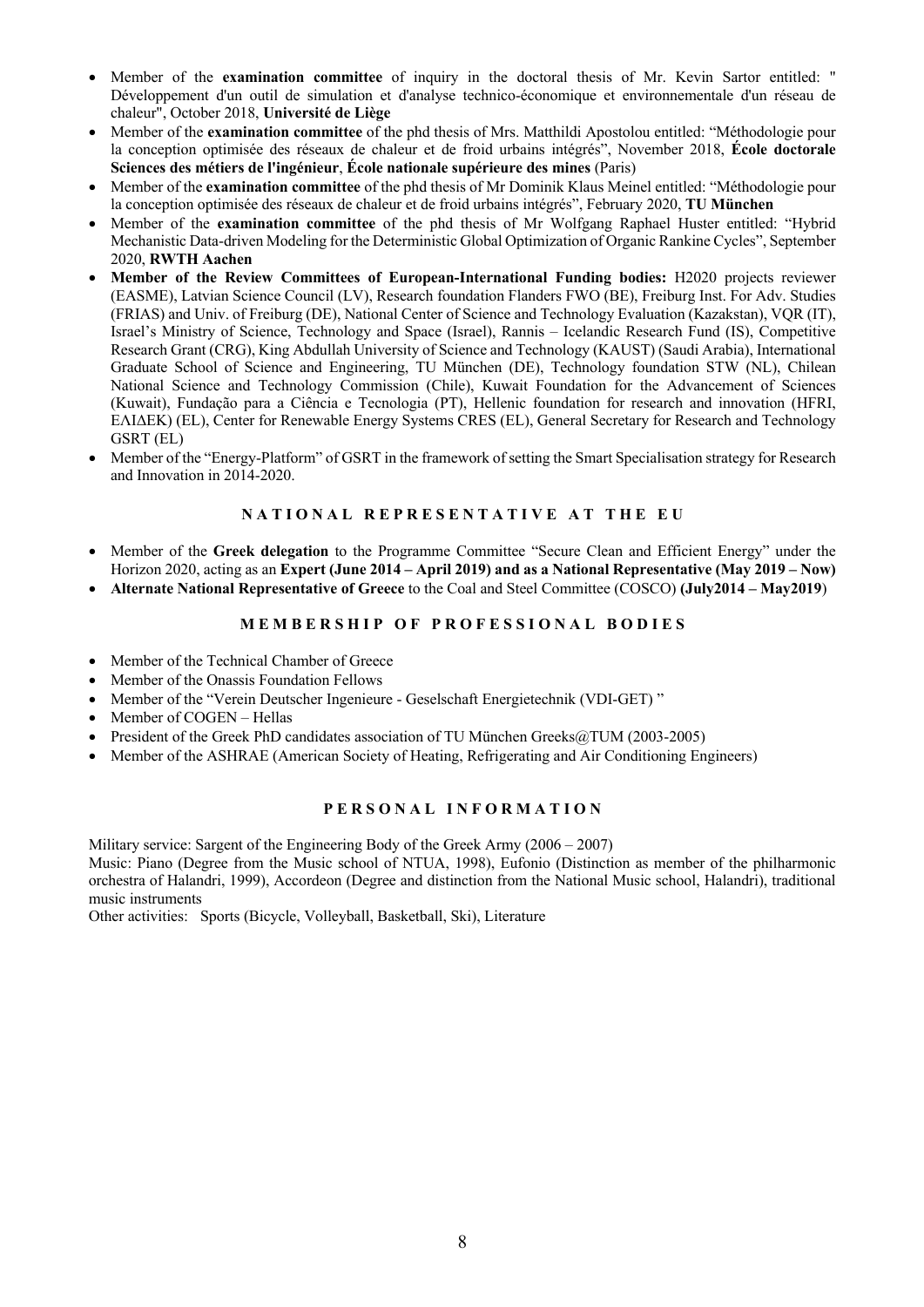# **LIST OF PUBLICATIONS**

# **[A] BOOKS**

# **[A1] Online analysis of the composition of biogenous gases and their effect on microturbine and fuel cell systems (PhD Thesis)**

S. Karellas VDI Verlag, Reihe 6 Energietechnik, Nr. 537, ISBN 3-18-353706-0

# **[A2] Pollution Abatement Technology for thermal plants (In Greek)**

E. Kakaras, S. Karellas Tsotras 2013, ISBN 978-618-5066-00-0

# **[A3] Decentralized thermal systems (In Greek)**

E. Kakaras, S. Karellas Tsotras 2015, ISBN: 978-618-5066-25-3

# **[A4] Solar Cooling Applications**

S. Karellas, T. C. Roumpedakis, N. Tzouganatos, K. Braimakis Taylor and Francis 2018, ISBN 9781138060173, Series: Energy Systems

# **[A5] Heat Transfer (From Physics to Mechanical Engineering) (In Greek)**

S. Karellas, E. Kakaras, T. C. Roumpedakis Tsotras 2020, Under Preparation

# **[B[CHAPTERS IN BOOKS**

#### **[Β1] Heat transfer in Organic Rankine Cycle Applications**

S. Karellas, A.-D. Leontaritis, G. Panousis Chapter 10 pp. 339-386, in Advances in Industrial Heat Transfer. Editor: Alina-Adriana Minea, Taylor and Francis, CRC press 2012, ISBN 978-1-4398-9907-6

#### **[Β2] Renewable and Conventional electricity generation systems: technologies and diversity of energy systems** G. Kosmadakis, S. Karellas, E. Kakaras

Chapter 1 in Renewable Energy Governance.Complexities and Challenges. Series:Lecture Notes in Energy, 57 Editors: Dr. E. Michalena and Dr. J. Hills. Springer 2013, ISBN 978-1-4471-5594-2

# **[Β3] Hydrogen production from biomass gasification**

S. Karellas

Chapter 4 in Hydrogen production from renewable resources. Biofuels and biorefineries 5, Editors: Zhen Fang, Richard L. Smith Jr., Xinhua Qi, Springer 2015, ISBN 978-94-017-7329-4

#### **[Β4] EU Emissions Trading Scheme Application in Bulgaria, Greece and Romania from 2008 to 2012**

C.-S. Chatzilau, D. Giannakopoulos, S. Karellas, E. Kakaras Chapter 4 in Carbon Management, Technologies and Trends in Mediterranean Ecosystems, Editors: Sabit Erşahin, Selim Kapur, Erhan Akça, Ayten Namlı, Hakkı Emrah Erdoğan, Springer 2017, ISBN 978-3-319-45034-6

# **[Β5] Comparison of environmentally friendly working fluids for Organic Rankine power cycles**

K. Braimakis, T. C. Roumpedakis, A.-D. Leontaritis, S. Karellas Chapter 13 in Advances in Heat Transfer Fluids: from Numerical to Experimental Techniques, Taylor and Francis, CRC Press 2017, ISBN 9781498751858

#### **[Β6] Hydrogen production and storage**

T. Roumpedakis, P. Vlavakis, K. Braimakis, D. Grimekis, S. Karellas

Chapter 6 in Advances in Renewable Energy Engineering: Solar, Wind, Biomass, Hydrogen and Geothermal Energy Systems. Recent Advances in Renewable Energy Vol.3. Editors: Emmanuel D. Rogdakis, Irene P. Koronaki Bentham Books 2018, ISBN 978-1-68108-720-7

# **[Β7]Ενεργειακές Πηγές στην Ελλάδα και δυνατότητες αξιοποίησής τους**

Δ. Γιαννακόπουλος, Χ. Χατζηλάου, Ι. Δολιανίτης, Ν. Πλυτάς, Σ. Καρέλλας

Κεφ. 1ο στον τόμο: Ενέργεια και Τοπικές Κοινωνίες. Εθνικό Κέντρο Κοινωνικών Ερευνών, Ινστιτούτο Κοινωνικών Ερευνών, Εκδότες: Ι. Τσίγκανου, Ρ. Κιντή, Αθήνα 2018. ISBN: 978-960-6834-25-7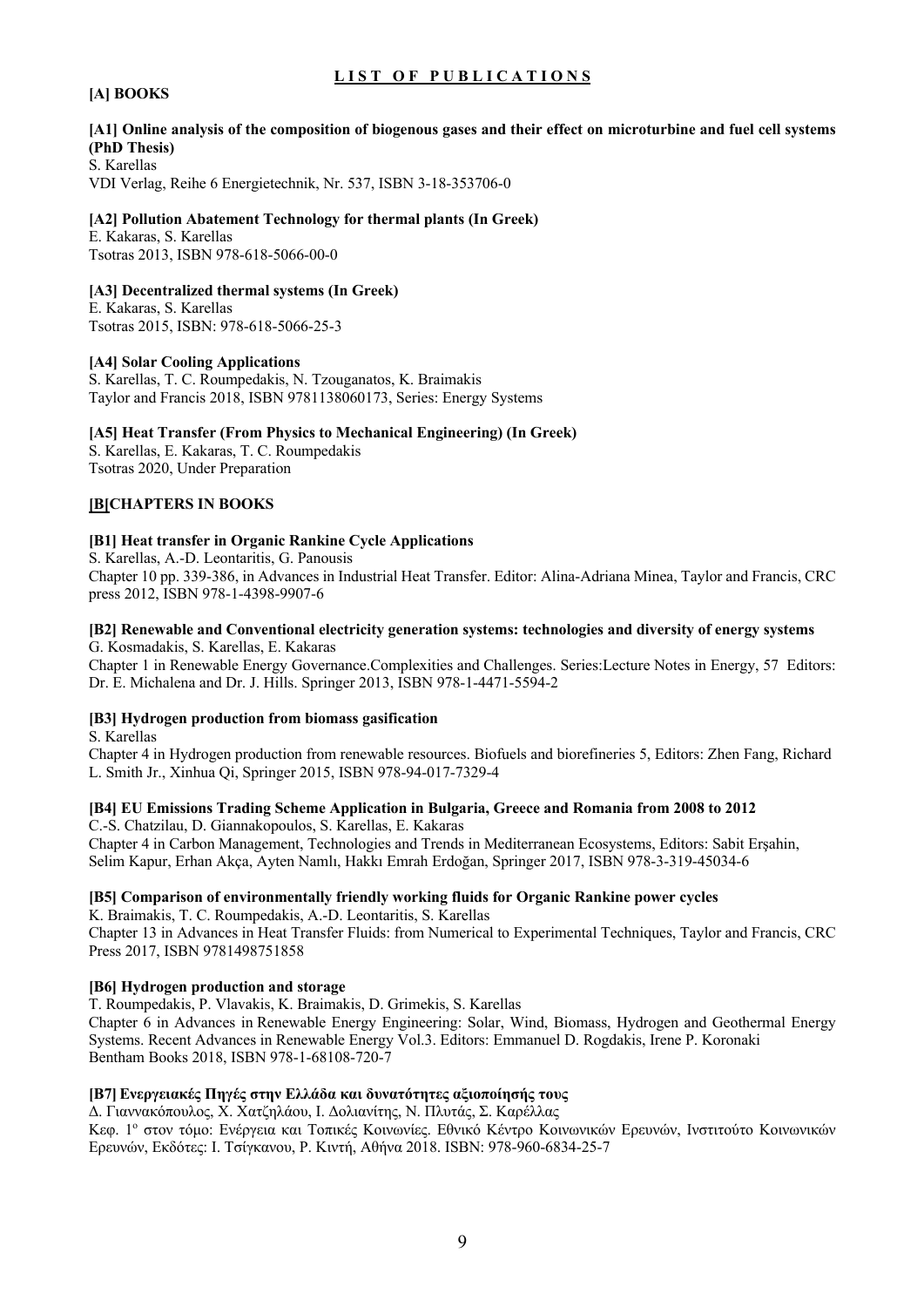#### **[Β8] Κοινώνικο-οικονομικές επιπτώσεις από την εγκατάσταση και λειτουργία συμβατικών και ανανεώσιμων πηγών ενέργειας. Βιβλιογραφική ανασκόπηση**

Δ. Γιαννακόπουλος, Χ. Χατζηλάου, Ι. Δολιανίτης, Ν. Πλυτάς, Σ. Καρέλλας

Κεφ. 2ο στον τόμο: Ενέργεια και Τοπικές Κοινωνίες Εθνικό Κέντρο Κοινωνικών Ερευνών, Ινστιτούτο Κοινωνικών Ερευνών, Εκδότες: Ι. Τσίγκανου, Ρ. Κιντή, Αθήνα 2018. ISBN: 978-960-6834-25-7

#### **[Β9] Solar Thermal Power Plants**

S. Karellas, T. C. Roumpedakis

Chapter 7 in Solar Hydrogen Production, Processes, Systems and Technologies, F. Calise, M. Dentice D'Accadia, M. Santarelli, A. Lanzini, D. Ferrero, Academic Press (Elsevier) 2019, ISBN 9780128148532

# **[Β10] Determination of Energy Efficiency of Hot Water Boilers and Calculation of Measurement Uncertainties**

S. Karellas, P. Vourliotis, P. Pallis, I.-A. Sofras, E. Kakaras Chapter in The Art of Measuring in Thermal Sciences, CRC Press (Taylor and Francis, Series: Heat Transfer, Series Editors: Prof Josua Meyer, Prof. Michel de Paepe) 2020, ISBN 9780367192907

# **[Β11] Numerical methods for solid-liquid phase-change problems**

M. Zeneli, A. Nikolopoulos, S. Karellas, N. Nikolopoulos Chapter in ultra-high temperature thermal energy storage, transfer and conversion, Editor: Alejandro Datas, Academic Press (Elsevier) 2020, ISBN 9780128199558

# **[Β12] Organic Rankine Cycle systems for waste heat recovery in thermal power plants**

K. Braimakis, S. Karellas

Chapter in Small Scale Power Generation Handbook, Series: Heat Transfer, Series Editors: Umberto Desideri, Lorenzo Ferrari, Academic Press (Elsevier) 2021, ISBN 9780128216729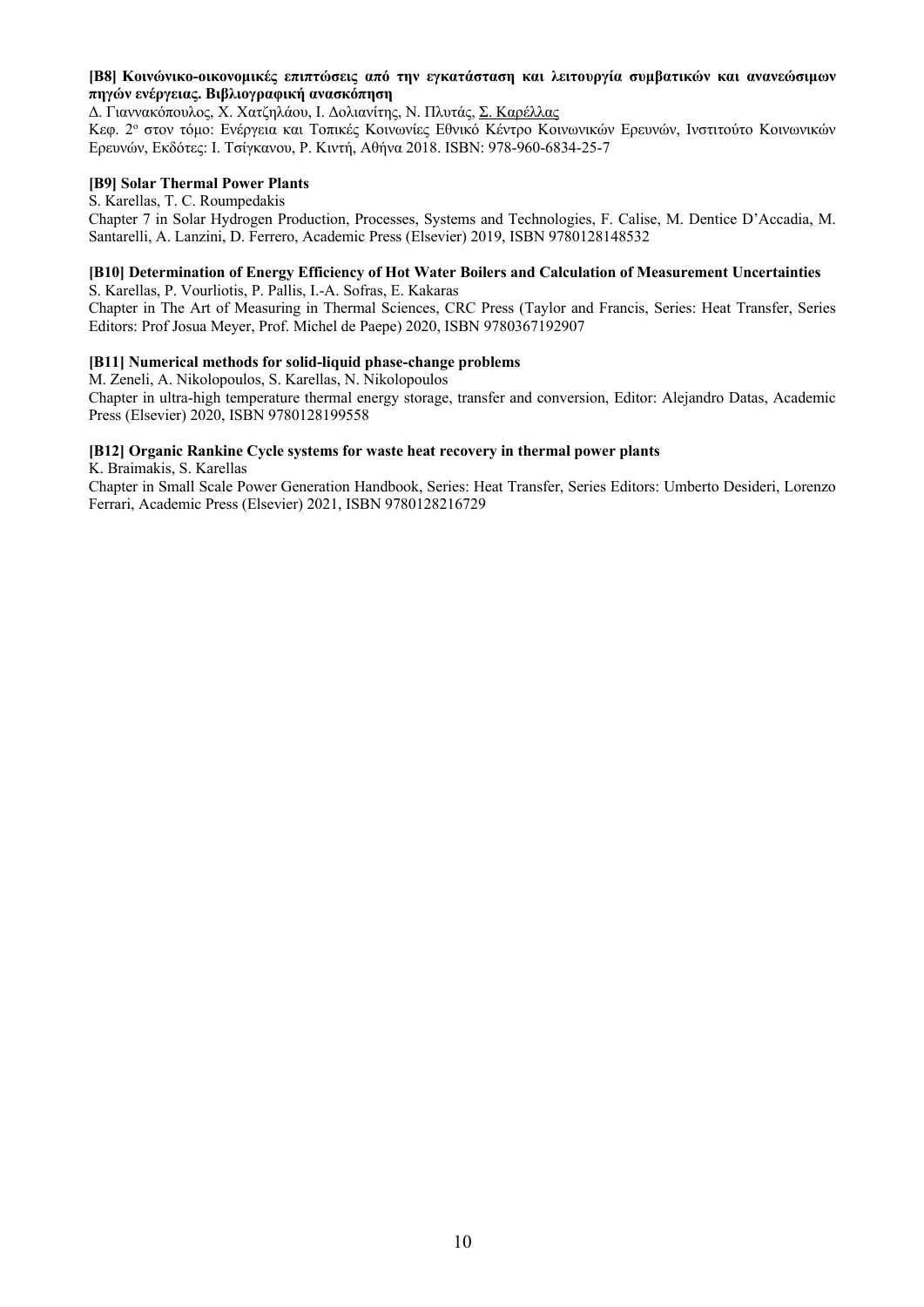# **[C] PUBLICATIONS IN SCIENTIFIC JOURNALS**

#### **[C1] Compressor intake air cooling in gas turbine power plants**

E. Kakaras, A. Doukelis, S. Karellas Energy, volume 29, issues 12-15, pp.2347-2358, October-December 2004 http://dx.doi.org/10.1016/j.energy.2004.03.043

#### **[C2] Inlet air cooling methods for gas turbine based power plants**

E. Kakaras, A. Doukelis, A. Prelipceanu, S. Karellas Journal of Engineering for Gas Turbines and Power, Volume 128, pp. 312-317, April 2006 http://dx.doi:10.1115/1.2131888

#### **[C3] Analysis of the product gas from biomass gasification by means of laser spectroscopy.**

S. Karellas, J. Karl Optics and Lasers in Engineering, volume 45/9, pp. 935-946, September 2007 http://dx.doi.org/10.1016/j.optlaseng.2007.03.006

# **[C4] Simulation of an innovative stand-alone solar desalination system with an Organic Rankine Cycle** A. Schuster, J. Karl, S. Karellas

International Journal of Thermodynamics, Vol. 10 (No.4), pp. 155-163, December 2007

# **[C5] An Innovative Biomass Gasification Process and its Coupling with Microturbine and Fuel Cell Systems**

S. Karellas, J. Karl, E. Kakaras Energy, Volume 33/2, pp. 284-291, February 2008 http://dx.doi.org/10.1016/j.energy.2007.06.006

#### **[C6] Hydrogen production from allothermal gasification by means of palladium membranes**

S. Karellas, E. Kakaras, T. Papadopoulos, C. Schäfer, J. Karl Fuel Processing Technology 89/6 (2008) pp. 582-588, June 2008 http://dx.doi.org/10.1016/j.fuproc.2007.11.033

# **[C7] Supercritical fluid parameters in Organic Rankine Cycle applications**

S. Karellas, A. Schuster International Journal of Thermodynamics, Vol. 11 (No.3), pp. 101-108, September 2008

# **[C8] Techno-economic analysis of the energy exploitation of biomass residues in Heraklion Prefecture-Crete**

I. Boukis, N. Vassilakos, S. Karellas, E. Kakaras Renewable and Sustainable Energy Reviews, 13/2, pp. 362-377, February 2009 http://dx.doi.org/10.1016/j.rser.2007.10.006

#### **[C9] Comparative techno-economic analysis of ORC and gasification for bioenergy applications** A. Rentizelas, S. Karellas, E. Kakaras, I. Tatsiopoulos Energy Conversion and Management, 50/3, pp. 674-681, March 2009 http://dx.doi.org/10.1016/j.enconman.2008.10.008

# **[C10] Conversion of Syngas from Biomass in Solid Oxide Fuel Cells**

J. Karl, N. Frank, S. Karellas, M. Saule, U. Hohenwarter Journal of Fuel Cell Science and Technology, Vol.6, May 2009 http://dx.doi:10.1115/1.2971172

**[C11] Policy plan for the use of biomass and biofuels in Greece, Part II: Logistics and economic investigation** I. Boukis, N. Vassilakos, G. Kontopoulos, S. Karellas Renewable and Sustainable Energy Reviews, 13, pp. 703-720, May 2009 http://dx.doi.org/10.1016/j.rser.2008.02.008

**[C12] Policy plan for the use of biomass and biofuels in Greece, Part I: Available biomass and methodology** I. Boukis, N. Vassilakos, G. Kontopoulos, S. Karellas Renewable and Sustainable Energy Reviews, 13, pp. 971-985, June 2009 http://dx.doi.org/10.1016/j.rser.2008.02.007

#### **[C13] Energetic and economic investigation of Organic Rankine Cycle** A. Schuster, S. Karellas, E. Kakaras, H. Spliethoff Applied Thermal Engineering, 29, pp. 1809-1817, June 2009

http://dx.doi.org/10.1016/j.applthermaleng.2008.08.016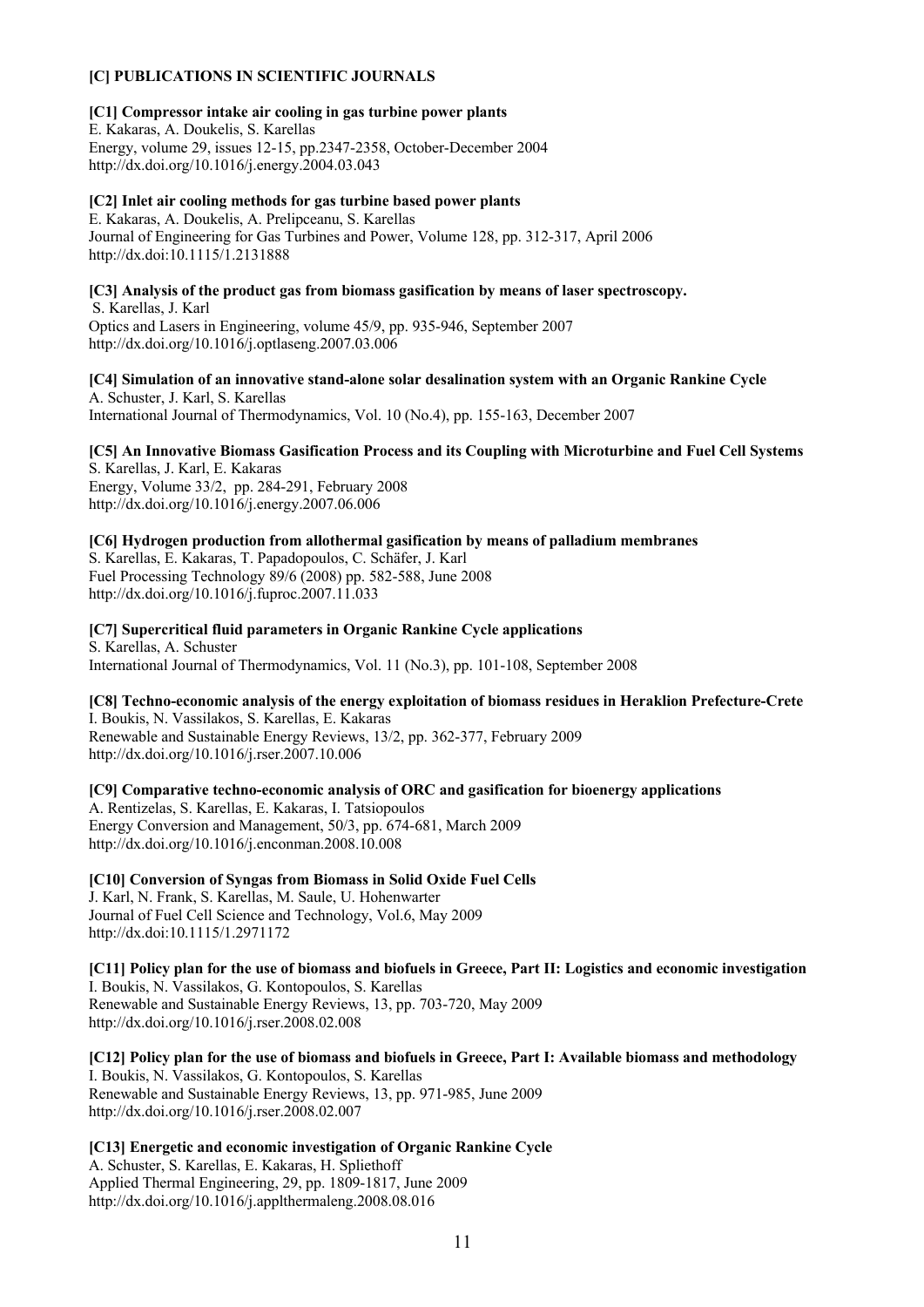#### **[C14] Efficiency optimization potential in supercritical Organic Rankine Cycles**

A. Schuster, S. Karellas, R. Aumann Energy, 35, pp. 1033-1039, February 2010 http://dx.doi.org/10.1016/j.energy.2009.06.019

#### **[C15] Development of an investment decision tool for biogas production from agricultural wastes**

S. Karellas, I. Boukis, G. Kontopoulos Renewable and Sustainable Energy Reviews, 14, pp. 1273-1282, May 2010

#### **[C16] Investigation of an Autonomous Hybrid Solar Thermal ORC - PV RO Desalination System to supply with potable water. The Chalki Island Case**

S. Karellas, K. Terzis, D. Manolakos Renewable Energy, 36, pp. 583-590, February 2011 http://dx.doi.org/10.1016/j.renene.2010.07.012

**[C17] Tar analysis from biomass gasification by means of online fluorescence spectroscopy** C. Baumhakl, S. Karellas

Optics and Lasers in Engineering, 49, 7, 885-891, July 2011 http://dx.doi.org/10.1016/j.optlaseng.2011.02.015

#### **[C18] Numerical investigation of the grid spatial resolution and the anisotropic character of EMMS in CFB multiphase flow**

K. Atsonios, A. Nikolopoulos, S. Karellas, N. Nikolopoulos, P. Grammelis, E. Kakaras Chemical Engineering Science, 66, 17, 3979-3990, September 2011 http://dx.doi.org/10.1016/j.ces.2011.05.024

**[C19] The Solid Recovered Fuel Stabilat®: characteristics and fluidised bed gasification tests.** G. Dunnu, K. D. Panopoulos, S. Karellas, J. Maier, S. Touliou, G. Koufodimos, I. Boukis, E. Kakaras FUEL, 93, pp. 273-283, March 2012 http://dx.doi.org/10.1016/j.fuel.2011.08.061

**[C20] Numerical investigation on the application of a lignite pre-drying concept in an existing Greek power plant** M. Agraniotis, S. Karellas, I. Violidakis, A. Doukelis, P. Grammelis, E. Kakaras, Thermal Science, 16/1, pp. 283-296, Year 2012 http://www.doiserbia.nb.rs/Article.aspx?id=0354-98361100120A

# **[C21] Influence of Supercritical ORC parameters on plate Heat Exchanger Design**

S. Karellas, A. Schuster, A.-D. Leontaritis Applied Thermal Engineering, 33-34, 1 pp. 70-76, February 2012 http://dx.doi.org/10.1016/j.applthermaleng.2011.09.013

#### **[C22] Waste heat recovery from a landfill gas-fired power plant**

D. Gewald, K. Siokos, S. Karellas, H. Spliethoff Renewable and Sustainable Energy Reviews, 16,4, pp. 1779-1789, May 2012 http://dx.doi.org/10.1016/j.rser.2012.01.036

**[C23] Integrated system approach for increase of engine combined cycle efficiency**

D. Gewald, S. Karellas, A. Schuster, H. Spliethoff Energy Conversion and Management, 60, pp. 36-44, August 2012 http://dx.doi.org/10.1016/j.enconman.2011.10.029

# **[C24] Investigation of technical and economic aspects of pre-dried lignite utilisation in a modern lignite power plant toward zero CO2 emissions**

M. Agraniotis, A. Koumanakos, A. Doukelis, S. Karellas, E. Kakaras Energy, 45 (1), pp. 134-141, September 2012 http://dx.doi.org/10.1016/j.energy.2012.01.063

#### **[C25] An evaluation of Substitute Natural Gas production from different coal gasification processes based on modeling**

S. Karellas, K.D. Panopoulos, G. Panousis, A. Rigas, J. Karl, E. Kakaras Energy, 45 (1), pp. 183-194, September 2012 http://dx.doi.org/10.1016/j.energy.2012.03.075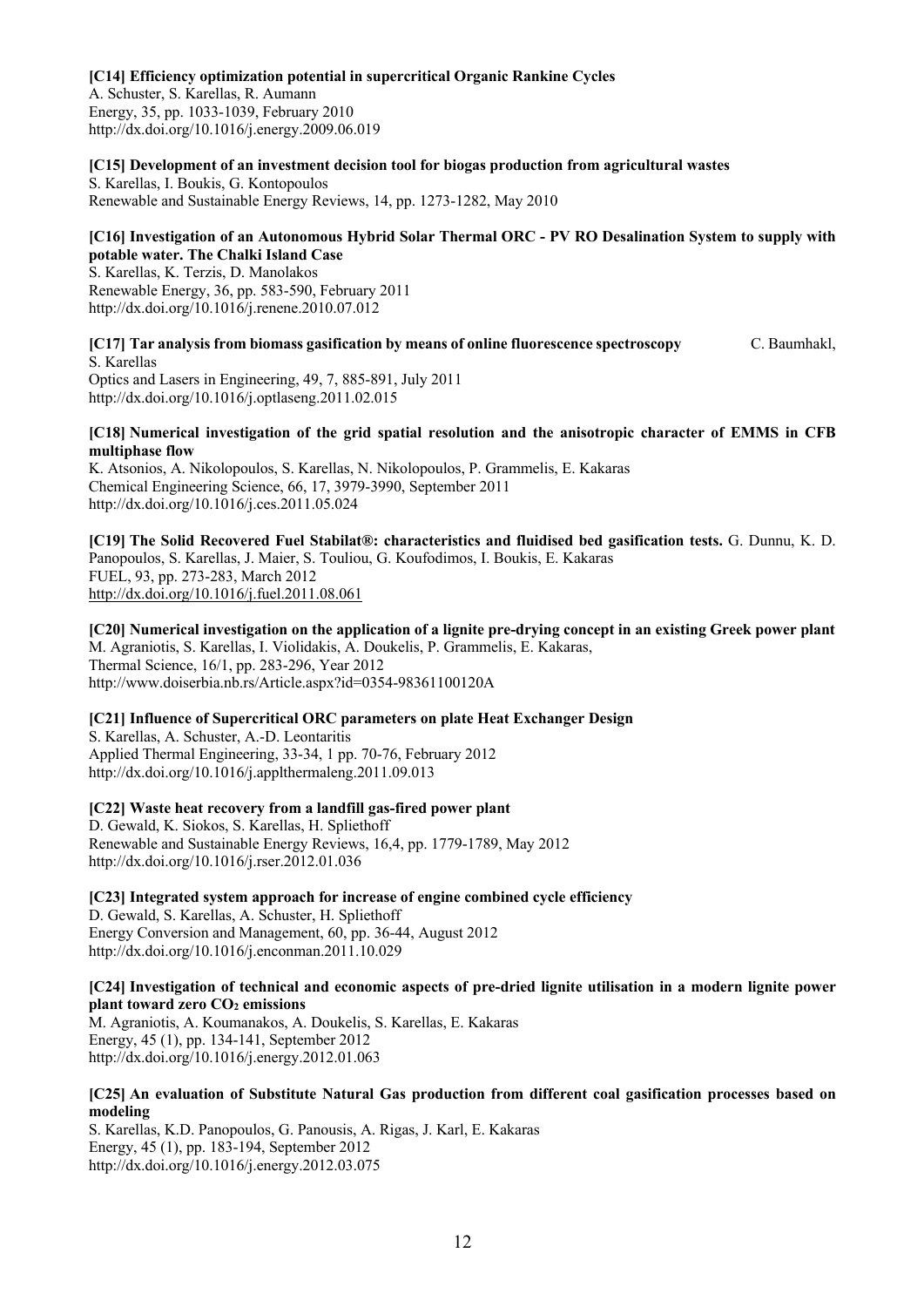#### **[C26] Investigation of pre-drying lignite in an existing Greek power plant**

M. Agraniotis, S. Karellas, I. Violidakis, A. Doukelis, P. Grammelis E. Kakaras Thermal Science 16 (1), pp.283-296, Belgrade 2012 http://www.doiserbia.nb.rs/Article.aspx?id=0354-98361100120A

#### **[C27] Ιnvestigation of proper modeling of very dense granular flows in the recirculation system of CFBs**

Α. Nikolopoulos, N. Nikolopoulos; N. Varveris, S. Karellas, E. Kakaras Particuology 10 (6), pp. 699-709, December 2012 https://dx.doi.org/10.1016/j.partic.2012.09.001

# **[C28] Energetic and Exergetic analysis of waste heat recovery systems in the cement industry**

S. Karellas, A.-D. Leontaritis, G. Panousis, E. Bellos, E. Kakaras Energy 58, pp. 147-156, September 2013 http://dx.doi.org/10.1016/j.energy.2013.03.097

# **[C29] A decoupled approach for NOx – N2O 3-D modeling in CFB plants**

A. Nikolopoulos, I. Malgarinos, N. Nikolopoulos, P. Grammelis, S. Karellas, E. Kakaras Fuel, 115, pp. 401-415, January 2014 http://dx.doi.org/10.1016/j.fuel.2013.06.036

# **[C30] Comparison of the performance of compressed-air and hydrogen energy storage systems. Karpathos island case study**

S. Karellas, N. Tzouganatos Renewable and Sustainable Energy Reviews, 29, 865–882, January 2014 http://dx.doi.org/10.1016/j.rser.2013.07.019

#### **[C31] Circulating fluidized bed gasification of 1st and 2nd generation biofuel seed cakes after oil extraction** C. Christodoulou, D. Grimekis, K.-D. Panopoulos, D. Vamvuka, S. Karellas, E. Kakaras FUEL, 132, pp. 71-81, 15 September 2014 http://dx.doi.org/10.1016/j.fuel.2014.04.012

**[C32] Economic evaluation of decentralized pyrolysis for the production of bio-oil as an energy carrier for improved logistics towards a large centralized gasification plant** K. Braimakis, K. Atsonios, K. D. Panopoulos, S. Karellas, E. Kakaras Renewable and Sustainable Energy Reviews, 35, pp. 57-72, July 2014 http://dx.doi.org/10.1016/j.rser.2014.03.052

# **[C33] Modelling and assessment of acid gas removal processes in coal-derived SNG production** E.-I. Koytsoumpa, K. Atsonios, K. D. Panopoulos, S. Karellas, E. Kakaras, J. Karl Applied Thermal Engineering, http://dx.doi.org/10.1016/j.applthermaleng.2014.02.026

# **[C34] Agglomeration problems during cardoon fluidized bed gasification** C. Christodoulou, E. I. Koytsoumpa, K.-D. Panopoulos, S. Karellas, E. Kakaras Thermal Science, Volume 18, Issue 2, pp. 645-656, 2014

http://www.doiserbia.nb.rs/Article.aspx?id=0354-98361300132C

# **[C35] Comparison of Waste-to-Energy processes by means of Life Cycle Analysis Principles regarding the Global Warming Potential Impact: Applied Case Studies in Greece, France and Germany**

D.-S. Kourkoumpas, S. Karellas, S. Kouloumoundras, G. Koufodimos, P. Grammelis, E. Kakaras Waste and Biomass Valorization, Springer, DOI 10.1007/s12649-015-9367-2, April 2015

# **[C36] Low grade waste heat recovery with subcritical and supercritical Organic Rankine Cycle based on natural refrigerants and their binary mixtures**

K. Braimakis, M. Preißinger, D. Brüggemann, S. Karellas, K. Panopoulos Energy, 88, pp. 80-92, August 2015 http://dx.doi.org/10.1016/j.energy.2015.03.092

# **[C37] A small power recovery expander for heat pump COP improvement**

G. Ferrara, L. Ferrari, D. Fiaschi, G. Galoppi, S. Karellas, R. Secchi, D. Tempesti Energy Procedia, 81, pp. 1151-1159, December 2015 http://dx.doi.org/10.1016/j.egypro.2015.12.140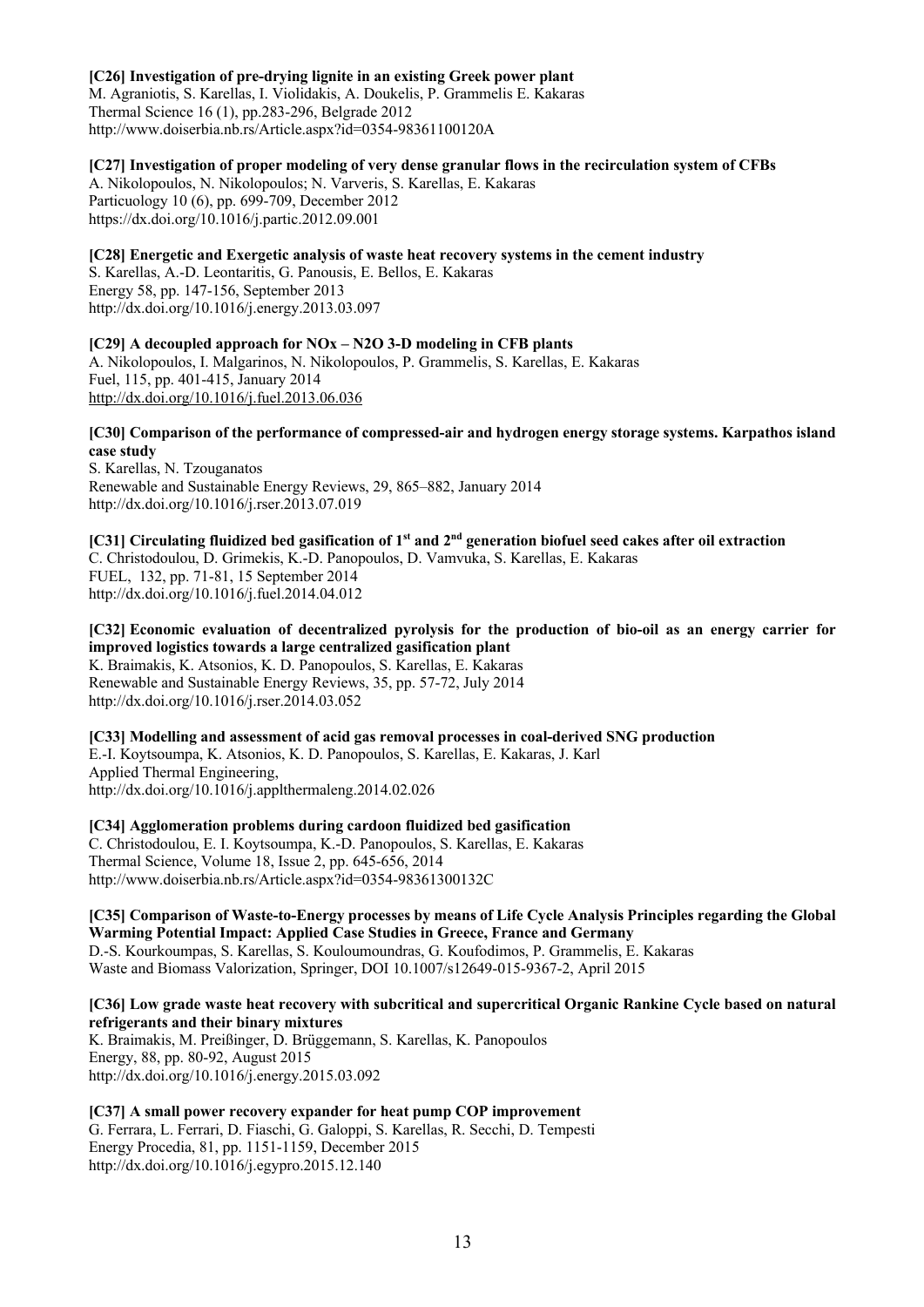#### **[C38] Exergy analysis on solar thermal systems: A better understanding of their sustainability**

S. Kalogirou, S. Karellas, V. Badescu, K. Braimakis Renewable Energy, 85, pp. 1328–1333, January 2016 http://dx.doi.org/10.1016/j.renene.2015.05.037

# **[C39] Energy-exergy analysis and economic investigation of a cogeneration and trigeneration ORC-VCC hybrid system utilizing biomass fuel and solar power**

S. Karellas, K. Braimakis

Energy Conversion and Management, 107, pp. 103–113, January 2016 Special Issue on Efficiency, Cost, Optimisation, Simulation and Environmental Impact of Energy Systems ECOS-2014. http://dx.doi.org/10.1016/j.enconman.2015.06.080

#### **[C40] An investigation of the techno-economic parameters for the Power to Methanol concept**

D.-S. Kourkoumpas, E. Papadimou, K. Atsonios, S. Karellas, P. Grammelis and E. Kakaras, International Journal of Hydrogen Energy, 41/38, pp. 16674-16687, October 2016, http://dx.doi.org/10.1016/j.ijhydene.2016.07.100

#### **[C41] Combustion and Emissions in an HSDI Engine Running on Diesel or Vegetable Oil Base Fuel with n-Butanol or Diethyl Ether As a Fuel Extender**

D. C. Rakopoulos, C. D. Rakopoulos, R. Papagiannakis, E. Giakoumis, S. Karellas, G. Kosmadakis Journal of Energy Engineering, DOI: 10.1061/(ASCE)EY.1943-7897.0000308

# **[C42] Waste heat recovery at the glass industry with the intervention of batch and cullet preheating**

I. Dolianitis, D. Giannakopoulos, C.-S. Hatzilau, S. Karellas, E. Kakaras, E. Nikolova, G. Skarpetis, N. Christodoulou, N. Giannoulas, T. Zitounis Thermal Science, OnLine-First Issue 00, pp. 79-79, 2016

DOI: 10.2298/TSCI151127079D

# **[C43] Exergy analysis of solar thermal collectors and processes**

S. Kalogirou, S. Karellas, K. Braimakis, C. Stanciu, V. Badescu, Progress in Energy and Combustion Science, 56, pp. 106-137, September 2016. DOI:10.1016/j.pecs.2016.05.002

# **[C44] Energy recovery by means of a radial piston expander in a CO2 refrigeration system**

G. Ferrara, L. Ferrari, D. Fiaschi, G. Galoppi, S. Karellas, R. Secchi, D. Tempesti, International Journal of Refrigeration, 72 pp. 147-155, December 2016. DOI: http://dx.doi.org/doi: 10.1016/j.ijrefrig.2016.07.014

# **[C45] Water extraction from high moisture lignite by means of efficient integration of waste heat and water recovery technologies with flue gas pre-drying system**

X. Han, J. Yan, S. Karellas, M., E. Kakaras, F. Xiao, Applied Thermal Engineering. 110, pp. 442-456, January 2017. DOI: http://dx.doi.org/10.1016/j.applthermaleng.2016.08.178

# **[C46] Technoeconomic Analysis and Comparison of a Solar-Based Biomass ORC-VCC System and a PV Heat Pump for Domestic Trigeneration**

K. Braimakis, A. Thimo, S. Karellas Journal of Energy Engineering, DOI: 10.1061/(ASCE)EY.1943-7897.0000397

# **[C47] Integrated thermoeconomic optimization of standard and regenerative ORC for different heat source types and capacities**

K. Braimakis, S. Karellas Energy, 121/15, pp. 570-598, February 2017. DOI: 10.1016/j.energy.2017.01.042

#### **[C48] Numerical investigation and comparison of coarse grain CFD – DEM and TFM in the case of a 1 MWth fluidized bed carbonator simulation**

A. Nikolopoulos, A. Stroh, M. Zeneli, F. Alobaid, N. Nikolopoulos, J. Ströhle, S. Karellas, B. Epple, P. Grammelis Chemical Engineering Science, 163 (2017), pp. 189-205, May 2017. DOI: 10.1016/j.ces.2017.01.052

# **[C49] Integration of Organic Rankine Cycle with Lignite Flue Gas Pre-drying for Waste Heat and Water Recovery from Dryer Exhaust Gas: Thermodynamic and Economic Analysis**

X. Han, S. Karellas, M. Liu, K. Braimakis, W. Chen, J. Yan, E. Kakaras Energy Procedia, 105, pp. 1614-1621, May 2017. DOI: https://doi.org/10.1016/j.egypro.2017.03.518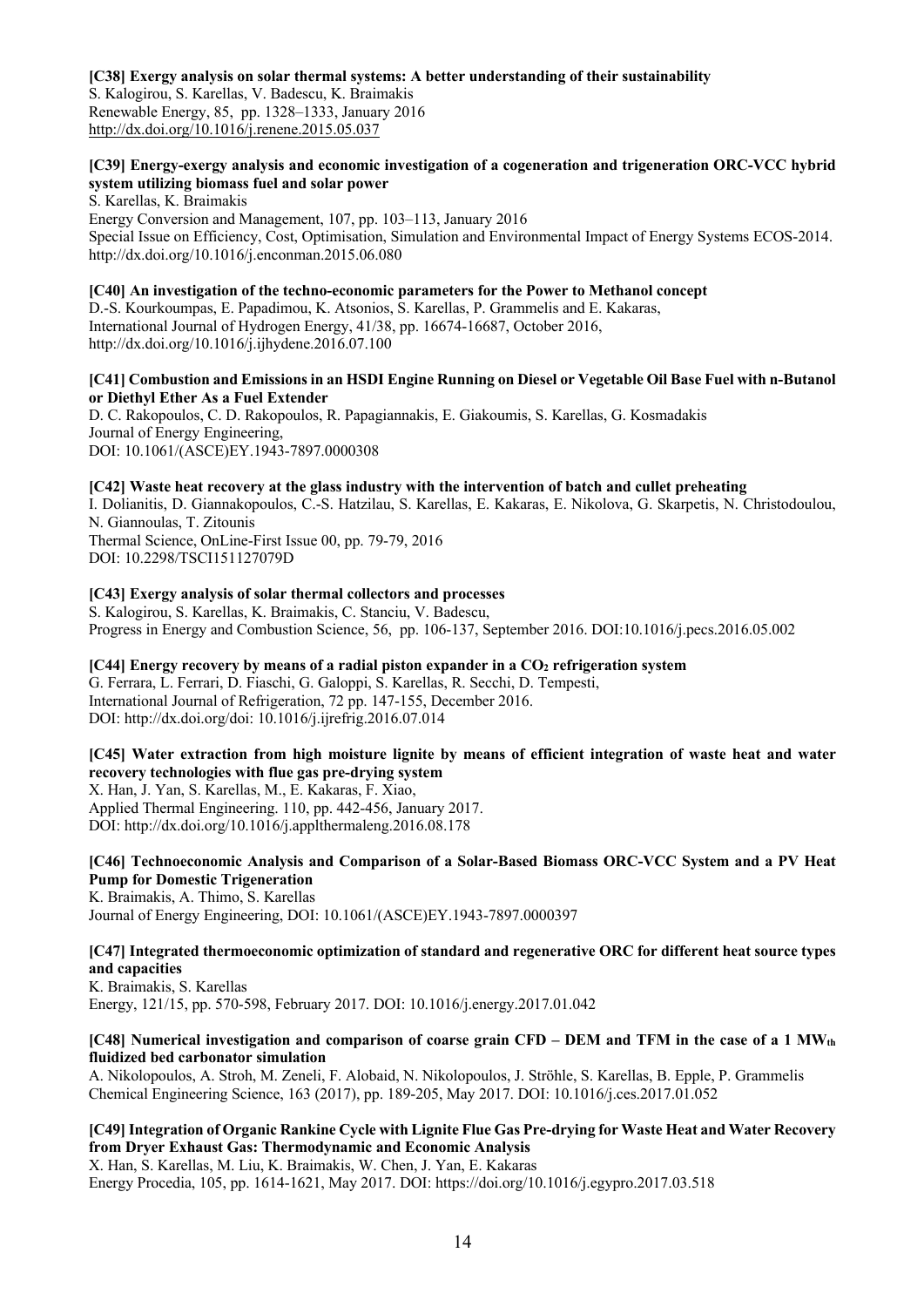#### **[C50] Simulation of the reacting flow within a pilot scale calciner by means of a three phase TFM model**

M. Zeneli, A. Nikolopoulos, N. Nikolopoulos, P. Grammelis, S. Karellas, E. Kakaras Fuel Processing Technology, 162, pp. 105-125, July 2017. DOI: 10.1016/j.fuproc.2017.03.032

# **[C51] Adsorption of thiophene by activated carbon: A global sensitivity analysis**

P. Edinger, D. Grimekis, K. Panopoulos, S. Karellas, C. Ludwig Journal of Environmental Chemical Engineering, 5/4 pp. 4173-4184, August 2017 DOI: http://dx.doi.org/10.1016/j.jece.2017.07.041

#### **[C52] Experimental Investigation and CFD analysis of heat transfer in single phase subcooler of a small scale waste heat recovery ORC**

T. Roumpedakis, S. Chapaloglou, P. Pallis, A.-D. Leontaritis, S. Karellas, P. Vourliotis Energy Procedia, 129, pp. 487-494, September 2017 DOI: 10.1016/j.egypro.2017.09.166.

**[C53] Experimental performance evaluation of a multi-diaphragm pump of a micro -ORC system** G. Carraro, P. Pallis, A. Leontaritis, S. Karellas, P. Vourliotis, S. Rech, A. Lazzaretto Energy Procedia, 129, pp. 1018-1025, September 2017 DOI: 10.1016/j.egypro.2017.09.232

**[C54] Radial piston expander as a throttling valve in a heat pump: Focus on the 2-phase expansion** G. Galoppi, R. Secchi, L. Ferrari, G. Ferrara, S. Karellas, D. Fiaschi International Journal of Refrigeration, 82, pp. 273-282, October 2017 DOI: http://dx.doi.org/10.1016/j.ijrefrig.2017.06.025

# **[C55] Energy and exergy analysis of adiabatic compressed air energy storage system**

L. Szablowski, P. Krawczyk, K. Badyda, S. Karellas, E. Kakaras, W. Bujalski Energy, 138, pp.12-18, November 2017. DOI: http://dx.doi.org/10.1016/j.energy.2017.07.055

# **[C56] An environmental and economic evaluation of the lignite power generation system by using Life Cycle Analysis Principles**

D.-S. Kourkoumpas, G. Stamatiou, S. Karellas, P. Grammelis, E. Kakaras International Journal of Global Warming, Vol. 13, Nos. 3/4, pp. 296-329 2017

# **[C57] The Driving Factors of CO2 emissions from electricity generation in Greece: An Index Decomposition Analysis**

D. Diakoulaki, D. Giannakopoulos, S. Karellas International Journal of Global Warming, Vol. 13, Nos. 3/4, pp. 382-397, 2017

# **[C58] Thermal analysis of a Phase Change Material for a Solar Organic Rankine Cycle**

M. Iasiello, K. Braimakis, A. Andreozzi, S. Karellas Journal of Physics: Conference Series, Volume 923, Issue 1, 20 November 2017, Article number 012042 10.1088/1742-6596/923/1/012042

**[C59] Comparative thermodynamic analysis of compressed air and liquid air energy storage systems** P. Krawczyk, L. Szablowski, S. Karellas, E. Kakaras, K. Badyda Energy, 142, pp.46-54, 1 January 2018 http://dx.doi.org/10.1016/j.energy.2017.07.078

**[C60] Semi-empirical model of a multi-diaphragm pump in an Organic Rankine Cycle experimental unit**  F. D'Amico, P. Pallis, A.D. Leontaritis, S. Karellas, N.M. Kakalis, S. Rech, A. Lazzaretto Energy, 143, pp. 1056-1071, 15 January 2018 https://doi.org/10.1016/j.energy.2017.10.127

# **[C61] Numerical analysis of a GPHE's hydrodynamic and thermal charateristics, by applying an iterative procedure for the thermal boundary conditions**

S. Chapaloglou, A. Nikolopoulos, N. Nikolopoulos, S. Karellas, P. Vourliotis International Journal of Heat and Mass Transfer, 118, pp. 88-102, March 2018 https://doi.org/10.1016/j.ijheatmasstransfer.2017.10.106

#### **[C62] Energetic optimization of regenerative Organic Rankine Cycle (ORC) configurations** K. Braimakis, S. Karellas Energy Conversion and Management, Vol. 159, pp.353-370,1 March 2018 https://doi.org/10.1016/j.enconman.2017.12.093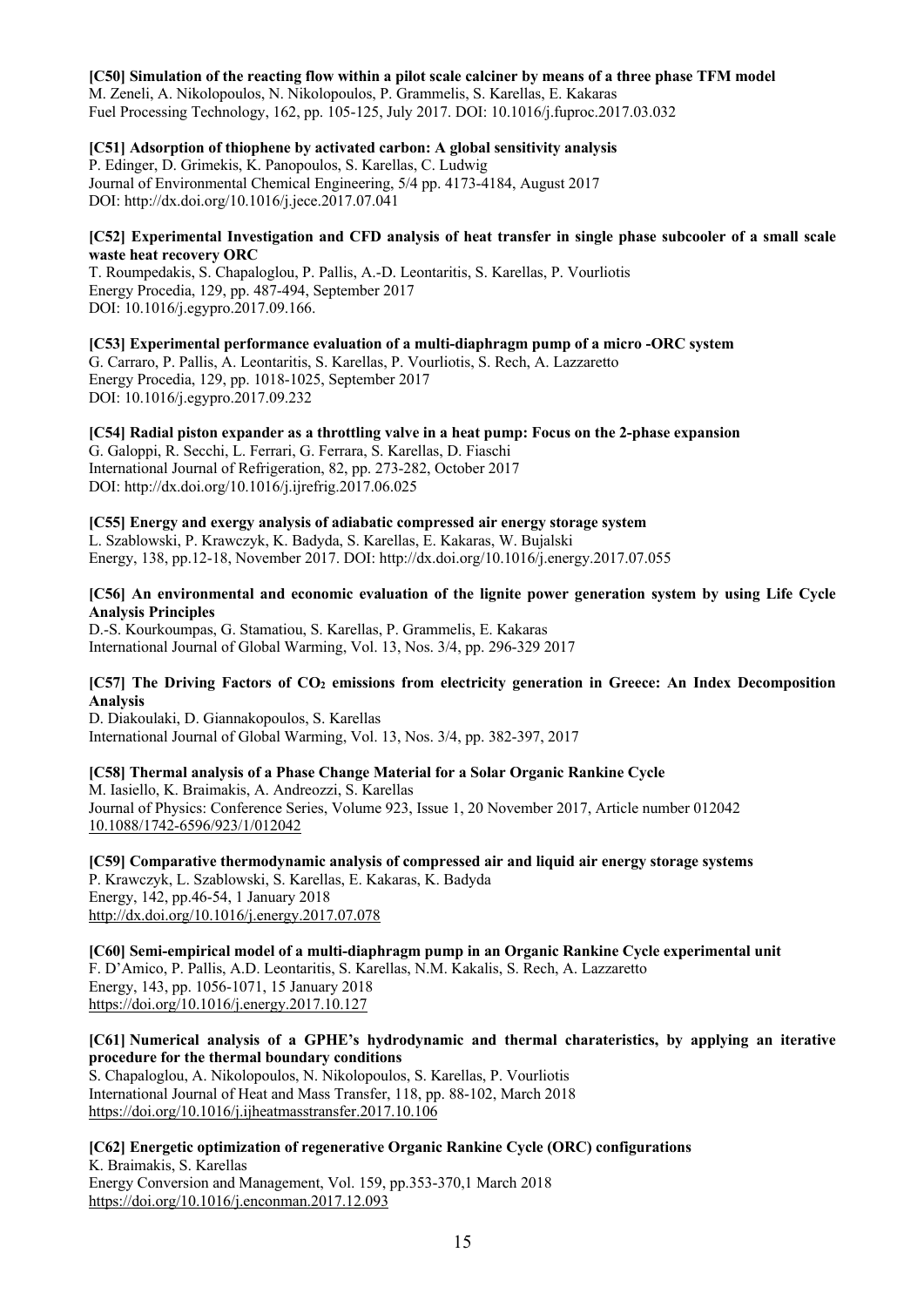#### **[C63] Exergetic optimization of double stages Organic Rankine Cycle (ORC)** K. Braimakis, S. Karellas Energy, 149, pp. 296-313, 15 April 2018 https://doi.org/10.1016/j.enconman.2018.04.059

# **[C64] The potential of WHR/batch and cullet preheating for energy efficiency in the EU ETS glass industry and the related energy incentives**

S. Karellas, S. Giannakopoulos, C.-S. Hatzilau, I. Dolianitis, G. Skarpetis, T. Zitounis Energy Efficiency, Vol. 11, Issue 5, pp. 1161-1175, June 2018 https://doi.org/10.1007/s12053-017-9587-3

# **[C65] Reversible Heat Pump–Organic Rankine Cycle Systems for the Storage of Renewable Electricity**

S. Staub, P. Bazan, K. Braimakis, D. Müller, C. Regensburger, D. Scharrer, B. Schmitt, D. Steger, R. German, S. Karellas, M. Pruckner, E. Schlücker, S. Will, J. Karl

Energies Vol 11, Issue 6, Article number en11061352, June 2018 https://doi.org/10.3390/en11061352

**[C66] Preparation and investigation of distinct and shape stable paraffin/SiO2 composite PCM nanospheres** G. Belessiotis, K. Papadokostaki, E. Favvas, E. Efthimiadou, S. Karellas Energy Conversion and Management, 168, pp. 382-394, 15 July 2018 https://doi.org/10.1016/j.energy.2018.02.044

# **[C67]** Equilibrium and kinetic aspects for catalytic methanation focusing on CO<sub>2</sub> derived Substitute Natural Gas **(SNG)**

E.-I. Koytsoumpa, S. Karellas Renewable and Sustainable Energy reviews, Vol. 94, pp. 536-550, October 2018 https://doi.org/10.1016/j.rser.2018.06.051

**[C68] Exergy analysis of a naturally ventilated Building Integrated Photovoltaic/Thermal (BIPV/T) system** R. Agathokleous, S. Kalogirou, S. Karellas Renewable Energy, Vol. 128, Part B, pp. 541-552, December 2018 https://doi.org/10.1016/j.renene.2017.06.085

#### **[C69] A review of key environmental and energy performance indicators for the case of renewable energy systems when integrated with storage solutions**

D.Kourkoumpas, G. Benekos, N. Nikolopoulos, S. Karellas, P. Grammelis, E. Kakaras Applied Energy, Volume 231, pp.380-398, 1 December 2018 https://doi.org/10.1016/j.apenergy.2018.09.043

# **[C70] Cost effectiveness assessment and beyond: A study on energy efficiency interventions in Greek residential building stock**

P. Pallis, N. Gkonis, E. Varvagiannis, K. Braimakis, S. Karellas, M. Katsaros, P. Vourliotis Energy and Buildings, Vol. 182, pp. 1-18, January 2019 https://doi.org/10.1016/j.enbuild.2018.10.024

# **[C71] Hybrid adsorption-compression systems for air conditioning in efficient buildings: Design through validated dynamic models**

V. Palomba, E. Varvagiannis, S. Karellas, A. Frazicca Energies, Vol. 12, Issue 6, 2019, Article Number 1161 https://doi.org/10.3390/en12061161

# **[C72] Thermodynamic analysis of an improved flue gas pre-dried lignite-fired power system integrated with water recovery and drying exhaust gas recirculation**

X. Han, M. Liu, J. Yan, S. Karellas, J. Wang, F. Xiao Drying Technology, Taylor & Francis Online 2019 https://doi.org/10.1080/07373937.2019.1607871

# **[C73] Experimental investigation of CO2 solubility and its absorption rate into promoted aqueous potassium carbonate solutions at elevated temperatures**

D. Grimekis, S. Giannoulidis, K. Manou, K.D. Panopoulos, S. Karellas International Journal of Greenhouse Gas Control, Vol. 81, pp. 83-92, February 2019 https://doi.org/10.1016/j.ijggc.2018.12.008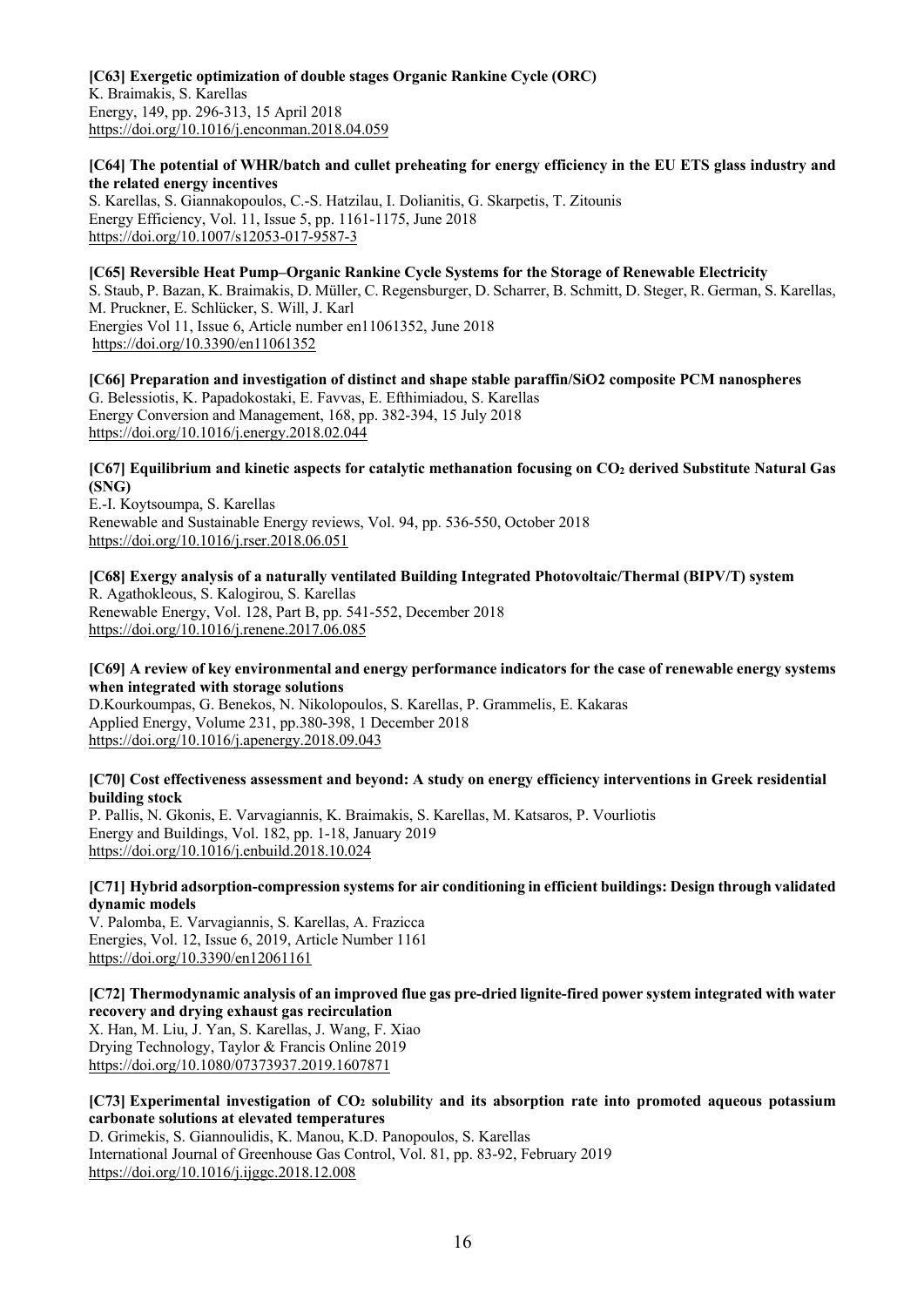### **[C74] Analysis of energy storage systems to exploit wind energy curtailment in Crete**

G. Caralis, T. Christakopoulos, S. Karellas Renewable and Sustainable Energy reviews,103, 122-139, April 2019 https://doi.org/10.1016/j.rser.2018.12.017

# **[C75] Modelling of Substitute Natural Gas production via combined gasification and power to fuel**

E.-I. Koytsoumpa, S. Karellas, E. Kakaras Renewable Energy, Vol. 135, pp. 1354-1370, May 2019 https://doi.org/10.1016/j.renene.2018.09.064

#### **[C76] Numerical simulation of a silicon-based latent heat thermal energy storage system operating at ultra-high temperatures**

M. Zeneli, I. Malgarinos, A. Nikolopoulos, N. Nikolopoulos, P. Grammelis, S. Karellas, E. Kakaras Applied Energy, Vol. 242, pp. 837-853, 15 May 2019 https://doi.org/10.1016/j.apenergy.2019.03.147

**[C77] Integrated ORC-Adsorption cycle: A first and second law analysis of potential configurations** T.C. Roumpedakis, T. Christou, E. Monokrousou, K. Braimakis, S. Karellas Energy, Vol. 179, pp. 46-58, July 2019 https://doi.org/10.1016/j.energy.2019.04.069

#### **[C78] Towards ΝZEB in Greece: A comparative study between cost optimality and energy efficiency for newly constructed residential buildings**

P. Pallis, N. Gkonis, E. Varvagiannis, K. Braimakis, S. Karellas, M. Katsaros, P. Vourliotis, D. Sarafianos Energy and Buildings, Vol. 198, pp. 115-137, September 2019 https://doi.org/10.1016/j.enbuild.2019.06.005

# **[C79] Thermodynamic analysis and life cycle assessment of supercritical pulverized coal-fired power plant integrated with No.0 feedwater pre-heater under partial loads**

X. Han, N. Chen, J. Yan, J. Liu, M. Liu, S. Karellas Journal of Cleaner Production, Vol. 233, pp. 1106-1122, 1 October 2019 https://doi.org/10.1016/j.jclepro.2019.06.159

# **[C80] Analysis of Alternative MSW Treatment Technologies with the Aim of Energy Recovery in the Municipality of Vari-Voula-Vouliagmeni**

S. Thanopoulos, S. Karellas, M. Kavrakos, G. Konstantellos, D. Tzempelikos, D. Kourkoumpas**)** Waste and Biomass Valorization, Vol 11, 1585-1601, 1 April 2020 https://doi.org/10.1007/s12649-018-0388-5

**[C81] Performance evaluation and optimization of the cooling system of a hybrid thmionic-photovoltaic converter** M. Zeneli, A. Bellucci, G. Sabbatella, D. M. Trucchi, A. Nikolopoulos, N. Nikolopoulos, S. Karellas, E. Kakaras Energy Conversion and Management, Vol. 210, 112717, 15 April 2020 https://doi.org/10.1016/j.enconman.2020.112717

# **[C82] Energy-exergy analysis of ultra-supercritical biomass-fuelled steam power plants for industrial CHP, district heating and cooling**

K. Braimakis, D. Magiri-Skouloudi, D. Grimekis, S. Karellas Renewable Energy, Vol. 154, pp. 252-269, July 2020 https://doi.org/10.1016/j.renene.2020.02.091

#### **[C83] Life cycle analysis of ZEOSOL solar cooling and heating system** T. C. Roumpedakis, G. Kallis, D. Magiri-Skouloudi, D. Grimekis, S. Karellas Renewable Energy, Vol. 154, pp. 82-98, July 2020 https://doi.org/10.1016/j.renene.2020.02.114

**[C84] Performance Results of a Solar Adsorption Cooling and Heating Unit**

T. C. Roumpedakis, S. Vasta, A. Sapienza, G. Kallis, S. Karellas, U. Wittstadt, M. Tanne, N. Harborth, U. Sonnenfeld Energies, 2020, 13(7), 1630; https://doi.org/10.3390/en13071630

**[C85] Design evaluation for a finned-tube CO2 gas cooler in residential applications** C. Alexopoulos, O. Aljolani, F. Heberle, T. C. Roumpedakis, D. Brüggemann, S. Karellas Energies, 2020, 13(10), 2428; https://doi.org/10.3390/en13102428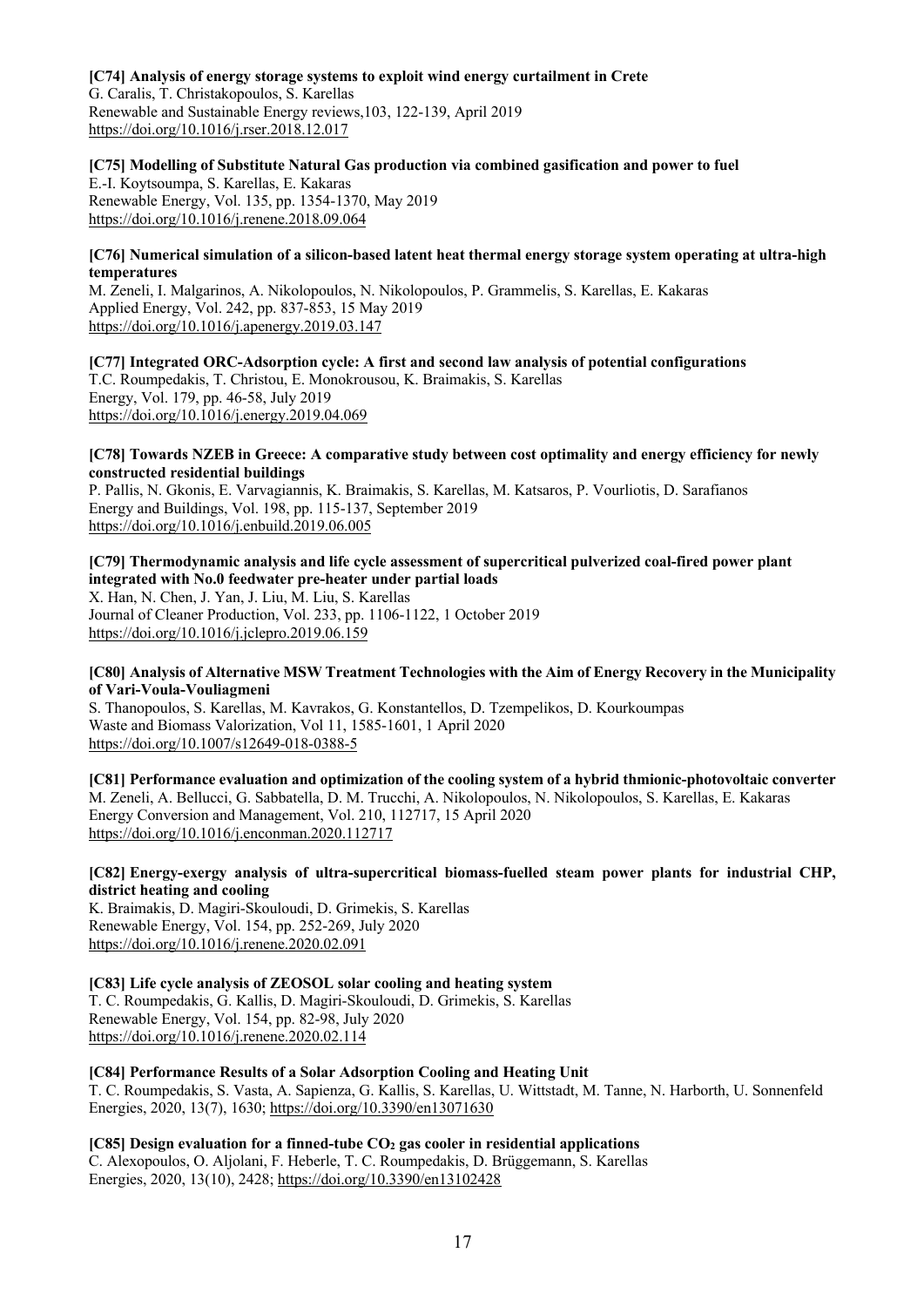# **[C86] Exergetic analysis of CO2 and ultra-low GWP refrigerant mixtures as working fluid in ORC for waste heat recovery**

K. Braimakis, A. Mikelis, A. Charalampidis, S. Karellas Energy, Vol. 203 (10), 117801, July 2020; https://doi.org/10.1016/j.energy.2020.117801

#### **[C87] The Biofficiency Project Part 2: A blueprint design for the next generation of biomass-fired cogeneration plants**

T. de Riese, L. Hansen, D. Magiri-Skouloudi, K. Braimakis, L. Clemens, C. Bergins, S. Fendt, S. Karellas, H. Spliethoff VGB Powertech, Vol. 8, 2020

#### **[C88] Dynamic modelling of an ultra high temperature PCM with combined heat and electricity production for application at residential buildings**

I. Violidakis, N. Zeneli, K. Atsonios, G. Strotos, N. Nikolopoulos, S. Karellas Energy and Buildings, Vol. 222 (10), 110067, September 2020; https://doi.org/10.1016/j.enbuild.2020.110067

# **[C89] Exergetic and economic analysis of a solar driven small scale ORC**

T. C. Roumpedakis, G. Loumparidis, E. Monokrousou, K. Braimakis, A. Charalampidis, S. Karellas Renewable Energy, Vol. 157, pp. 1008-1024, September 2020; https://doi.org/10.1016/j.renene.2020.05.016

#### **[C90] Modelling of methanol production via combined gasification and power to fuel** E. I. Koytsoumpa, S. Karellas, E. Kakaras

Renewable Energy, Vol. 158, pp. 598-611, October 2020; https://doi.org/10.1016/j.renene.2020.05.169

# **[C91] Energy assessment based on semi-dynamic modelling of a photovoltaic driven vapour compression chiller using phase change materials for cold energy storage**

E. Varvagiannis, A. Charalampidis, G. Zsembinski, S. Karellas, L.F. Cabeza Renewable Energy, Vol. 163, pp. 198-212, January 2021; https://doi.org/10.1016/j.renene.2020.08.034

# **[C92] Introducing an artificial neural network energy minimization multi-scale drag scheme for fluidized particles**

A. Nikolopoulos, C. Samlis, M. Zeneli, N. Nikolopoulos, S. Karellas, P. Grammelis Chemical Engineering Science, Vol. 229, 116013, January 2021; https://doi.org/10.1016/j.ces.2020.116013

# **[C93] Thermodynamic and techno-economic assessment of pure and zeotropic fluid ORCs for waste heat recovery in a biomass IFCC plant**

S. Georgousopoulos, K. Braimakis, D. Grimekis, S. Karellas Applied Thermal Engineering, Vol. 183, 116202, January 2021; https://doi.org/10.1016/j.applthermaleng.2020.116202

# **[C94] An innovative solar-biomass energy system to increase the share of renewables in office buildings** V. Palomba, E. Borri, A. Charalampidis, A. Frazzica, S. Karellas, L.F. Cabeza

Energies, Vol. 4, Issue 4, February 2021, https://doi.org/10.3390/en14040914

# **[C95] Exergetic efficiency potential of double-stage ORCs with zeotropic mixtures of natural hydrocarbons and**  CO<sub>2</sub>

K. Braimakis, V. Grispos, S. Karellas Energy, Vol. 218, March 2021, https://doi.org/10.1016/j.energy.2020.119577

#### **[C96] Hybrid cascade heat pump and thermal-electric energy storage system for residential buildings: Experimental testing and performance analysis**

V. Palomba, A. Bonanno, G. Brunaccicni, D. Aloisio, F. Sergi, G.E. Dino, E. Varvagiannis, S. Karellas, B. Nitsch, A. Strehow, A. Grobetae, R. Herrmann

Energies, Vol. 14, Issue 9, May 2021, https://doi.org/10.3390/en14092580

# **[C97] Life cycle analysis of a photovoltaic driven reversible heat pump**

C. Riva, T. C. Roumpedakis, G. Kallis, M.V. Rocco, S. Karellas

Energy and Buildings, Vol. 240, June 2021, https://doi.org/10.1016/j.enbuild.2021.110894

#### **[C98] Development, experimental testing and techno-economic assessment of a fully automated marine Organic Rankine Cycle prototype for jacket cooling water heat recovery**

P. Pallis, E. Varvagiannis, K. Braimakis, T. Roumpedakis, A.-D. Leontaritis, S. Karellas Energy, Vol. 228, August 2021, https://doi.org/10.1016/j.energy.2021.120596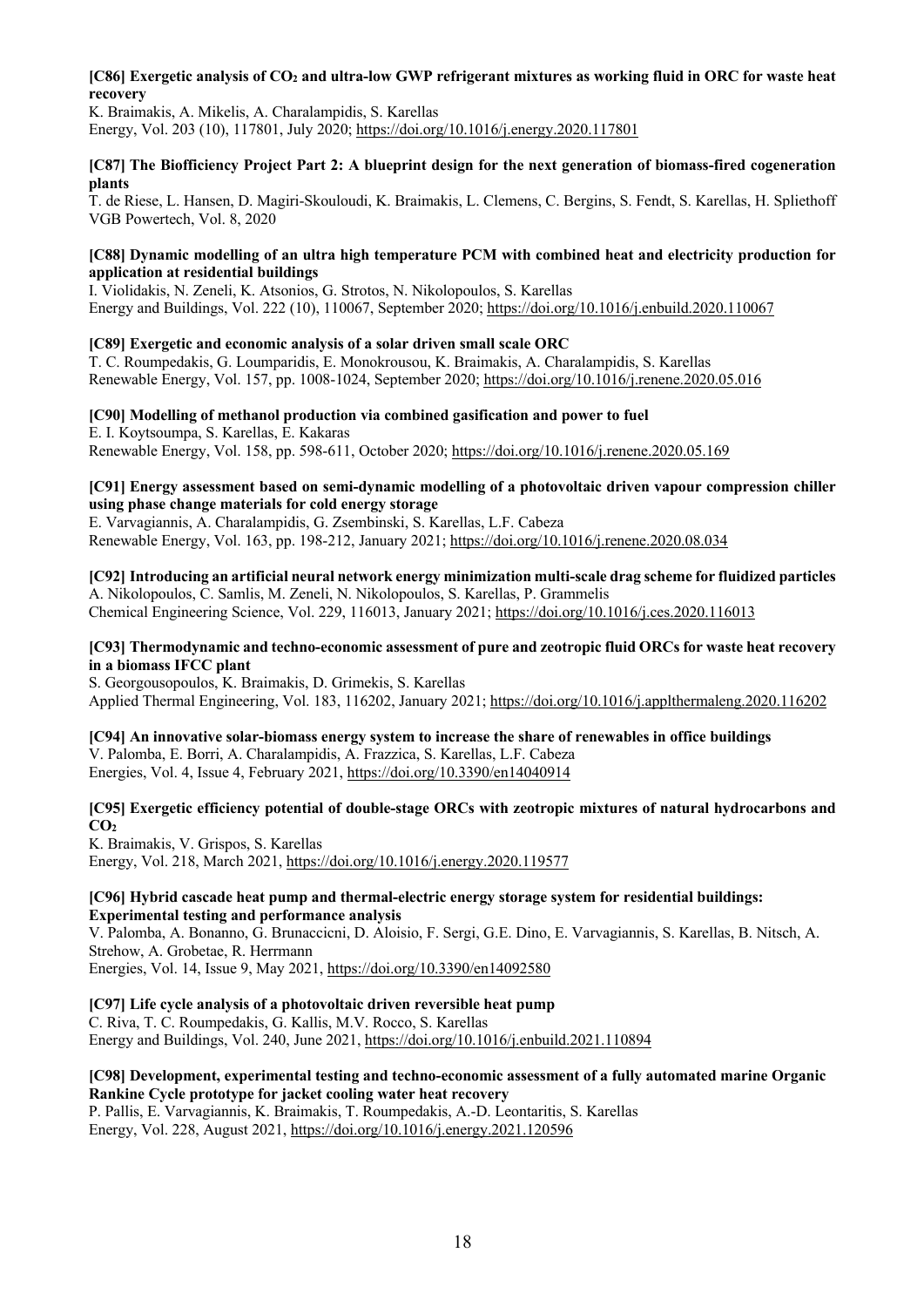# **[D]PUBLICATIONS IN PROCEEDINGS OF INTERNATIONAL CONFERENCES (Peer Reviewed Papers)**

# **[D1] Compressor intake air cooling in gas turbine power plants**

E. Kakaras, A. Doukelis, S. Karellas ECOS 2002 15th International Conference on Efficiency, Cost, Optimization, Simulation and Environmental Impact of Energy Systems, 3-5 July 2002, Berlin, Germany

#### **[D2] Evaluation of inlet air cooling methods for a combined cycle power plant**

A. Prelipceanu, S. Karellas, E. Kakaras, A. Doukelis ECOS 2003 16th International Conference on Efficiency, Cost, Optimization, Simulation and Environmental Impact of Energy Systems, 30 June – 2 July 2003, Copenhagen, Denmark

#### **[D3] Inlet air cooling methods for gas turbine based power plants**

E. Kakaras, A. Doukelis, A. Prelipceanu, S. Karellas Proceedings of ASME Turbo EXPO 2004, Power for Land, Sea and Air, June 14-17, 2004, Vienna, Austria

#### **[D4] Simulation of an innovative stand-alone solar desalination system with an Organic Rankine Cycle** A. Schuster, S. Karellas, J. Karl

46th Conference on Simulation and Modelling, SIMS 2005, 13-14 October 2005, Trondheim, Norway

# **[D5] Conversion of Syngas from Biomass in Solid Oxide Fuel Cells**

J. Karl, N. Frank, S. Karellas, M. Saule, U. Hohenwarter The 4th International Conference on FUEL CELL SCIENCE, ENGINEERING and TECHNOLOGY, ASME, 19.06-21.06.2006, Irvine CA, USA

# **[D6] Innovative Applications of Organic Rankine Cycle**

A. Schuster, S. Karellas, J. Karl ECOS 2006 19th International Conference on Efficiency, Cost, Optimization, Simulation and Environmental Impact of Energy Systems, 12-14 July 2006, Aghia Pelagia, Crete, Greece

# **[D7] An Innovative Biomass Gasification Process and its Coupling with Microturbine and Fuel Cell Systems**

S. Karellas, J. Karl, E. Kakaras

ECOS 2006 19th International Conference on Efficiency, Cost, Optimization, Simulation and Environmental Impact of Energy Systems, 12-14 July 2006, Aghia Pelagia, Crete, Greece

# **[D8] Introduction of microturbine based CHP production in large scale public consumers in Greece**

E. Kakaras, A. Doukelis, S. Karellas, D. Giannakopoulos, S. Karamaliki ECOS 2008 21st International Conference on Efficiency, Cost, Optimization, Simulation and Environmental Impact of Energy Systems, 24-27 June 2008, Krakow, Poland

# **[D9] Efficiency optimization potential in supercritical ORC process**

A. Schuster, S. Karellas, R. Aumann ECOS 2008 21st International Conference on Efficiency, Cost, Optimization, Simulation and Environmental Impact of Energy Systems, 24-27 June 2008, Krakow, Poland

#### **[D10] Fuel Cell-based CHP production in large scale public consumers in Greece**

E. Kakaras, S. Karellas, A. Doukelis, P. Zovas ECOS 2009 22nd International Conference on Efficiency, Cost, Optimization, Simulation and Environmental Impact of Energy Systems, August 31 - Septempber 3 2009, Foz do Iguaçú, Brasil

#### **[D11] Influence of Supercritical ORC parameters on Heat Exchanger Design.**

S. Karellas, A. Schuster, A. Leondaritis, R. Chritensen, C. Stenhede. ECOS 2010 23rd International Conference on Efficiency, Cost, Optimization, Simulation and Environmental Impact of Energy Systems, June 14-17 2010 Lausanne, Switzerland

#### **[D12] Energetic and exergetic investigation of integrated RDF gasification energy generation systems.** S. Karellas, K. Panopoulos, G. Panoussis, E. Kakaras, I. Boukis

ECOS 2010 23rd International Conference on Efficiency, Cost, Optimization, Simulation and Environmental Impact of Energy Systems, June 14-17 2010 Lausanne, Switzerland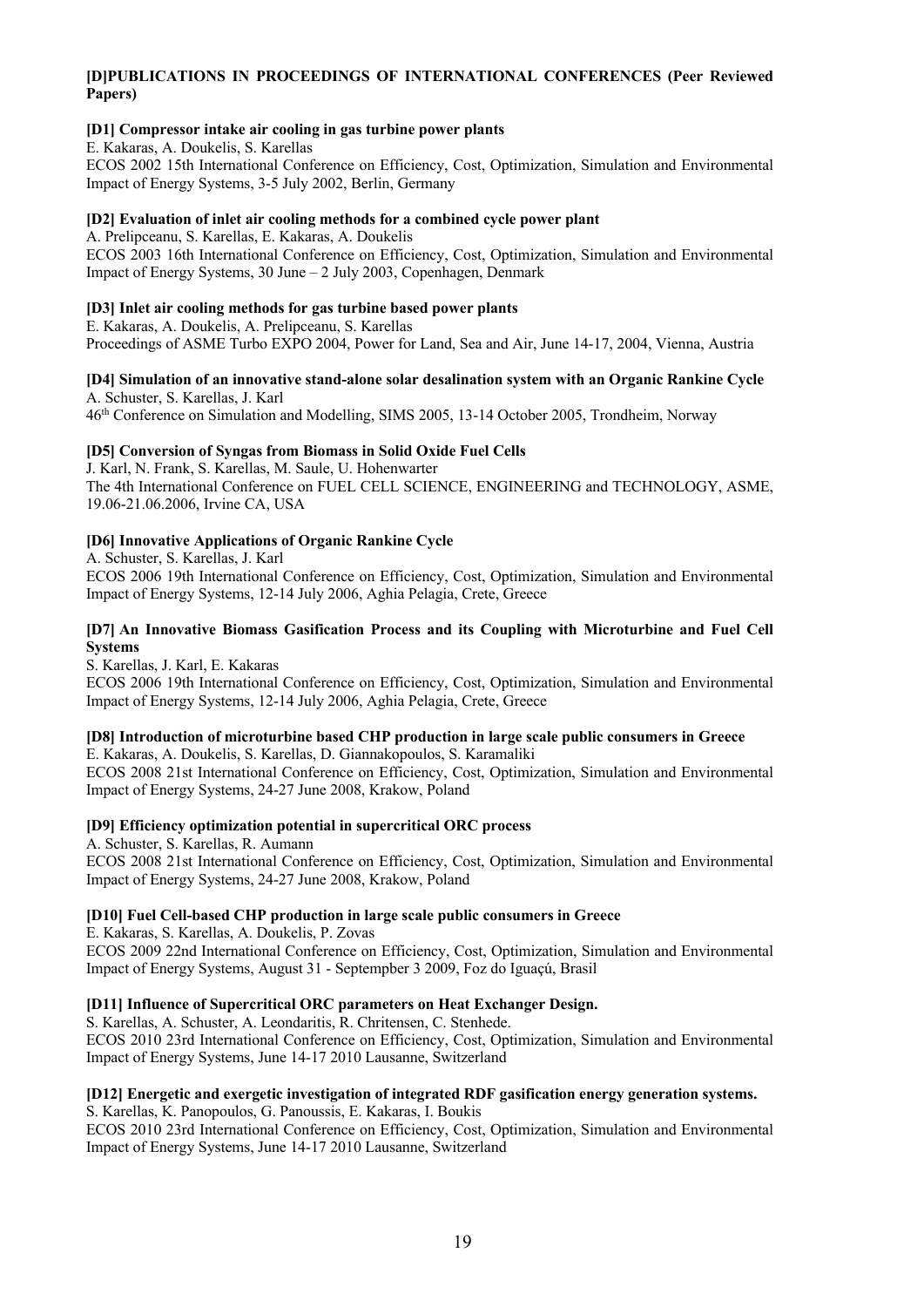#### **[D13] Investigation of the introduction of heat pumps in the residential sector in Greece**

S. Karellas, D. Giannakopoulos, E. Kakaras, A. Doukelis, K. Pappa, N. Barmparitsas, E. Eleftheriadis, P. Grunewald

ECOS 2010 23rd International Conference on Efficiency, Cost, Optimization, Simulation and Environmental Impact of Energy Systems, June 14-17 2010 Lausanne, Switzerland

#### **[D14] Integrated system Approach for increase of engine combined cycle efficiency**

D. Gewald, S. Karellas, A. Schuster, H. Spliethoff ECOS 2011 24th International Conference on Efficiency, Cost, Optimization, Simulation and Environmental Impact of Energy Systems, July 4-7 2011 Novi-Sad, Serbia

# **[D15] A modelling evaluation of Synthetic Natural Gas production from coal/lignite steam gasification**

S. Karellas, K. Panopoulos, J. Karl, E. Kakaras ECOS 2011 24th International Conference on Efficiency, Cost, Optimization, Simulation and Environmental

Impact of Energy Systems, July 4-7 2011 Novi-Sad, Serbia

#### **[D16] Simulations of a fixed bed catalytic reactor for the production of methane from syngas**

E.-I. Koytsoumpa, L. Griendl, S. Karellas, K.D. Panopoulos, A. Nikolopoulos, J. Karl, E. Kakaras ECOS 2011 24th International Conference on Efficiency, Cost, Optimization, Simulation and Environmental Impact of Energy Systems, July 4-7 2011 Novi-Sad, Serbia

# **[D17] Investigation of lignite pre-drying in a modern Greek power plant toward zero CO2 emmissions**

M. Agraniotis, A. Koumanakos, A. Doukelis, S. Karellas, E. Kakaras ECOS 2011 24th International Conference on Efficiency, Cost, Optimization, Simulation and Environmental Impact of Energy Systems, July 4-7 2011 Novi-Sad, Serbia

#### **[D18] Economic investigation of a lignite to SNG process**

S. Karellas, E. Kakaras LOW RANK COAL, International Industry Symposium, April 16-19 2012, Melbourne, Australia

# **[D19] Energy and Exergy Analysis of Repowering Options for Greek lignite-fired Power Plants**

S. Karellas, A. Doukelis, G. Zanni, E. Kakaras ECOS 2012 25th International Conference on Efficiency, Cost, Optimization, Simulation and Environmental Impact of Energy Systems, June 26-29 2012 Perugia, Italy

#### **[D20] Energetic and Exergetic analysis of waste heat recovery systems in the cement industry**

S. Karellas, A.-D. Leontaritis, G. Panousis, E. Bellos, E. Kakaras ECOS 2012 25th International Conference on Efficiency, Cost, Optimization, Simulation and Environmental Impact of Energy Systems, June 26-29 2012 Perugia, Italy

#### **[D21] Assessment of different SNG production routes via the use of Greek low rank coal**

E.I. Koytsoumpa, S.Karellas, E.Kakaras, Low Rank Coal, International Industry Symposium, 28 April-1 May 2014, Melbourne, Australia

# **[D22] Energy-exergy analysis and economic investigation of a cogeneration and trigeneration ORC-VCC hybrid system utilizing biomass fuel and solar power**

S. Karellas, K. Braimakis

ECOS 2014 27th International Conference on Efficiency, Cost, Optimization, Simulation and Environmental Impact of Energy Systems, June 15-19 2014 Turku, Finland

#### **[D23] Thermodynamic investigation of waste heat recovery with subcritical and supercritical lowtemperature Organic Rankine Cycle based on natural refrigerants and their binary mixtures**

K. Braimakis, A.D. Leontaritis M. Preissinger, S. Karellas, D. Brüggeman, K. D. Panopoulos ECOS 2014 27th International Conference on Efficiency, Cost, Optimization, Simulation and Environmental Impact of Energy Systems, June 15-19 2014 Turku, Finland

#### **[D25] The driving factors of CO2 emissions from electricity generation: An Index Decomposition analysis for Greece and EU-28**

D. Diakoulaki, C. Chatzifoti, D. Giannakopoulos, C. Karaboiki, S. Karellas Global Conference on Global Warming GCGW-15, 24-27 May 2015, Athens, Greece

#### **[D26] Life Cycle Analysis and Life Cycle costing of Electricity generation based on lignite: Applie case study in Greece**

D.-S. Kourkoumpas, G. Stamatiou, S. Karellas, P. Grammelis, A. Gypakis, E. Kakaras Global Conference on Global Warming GCGW-15, 24-27 May 2015, Athens, Greece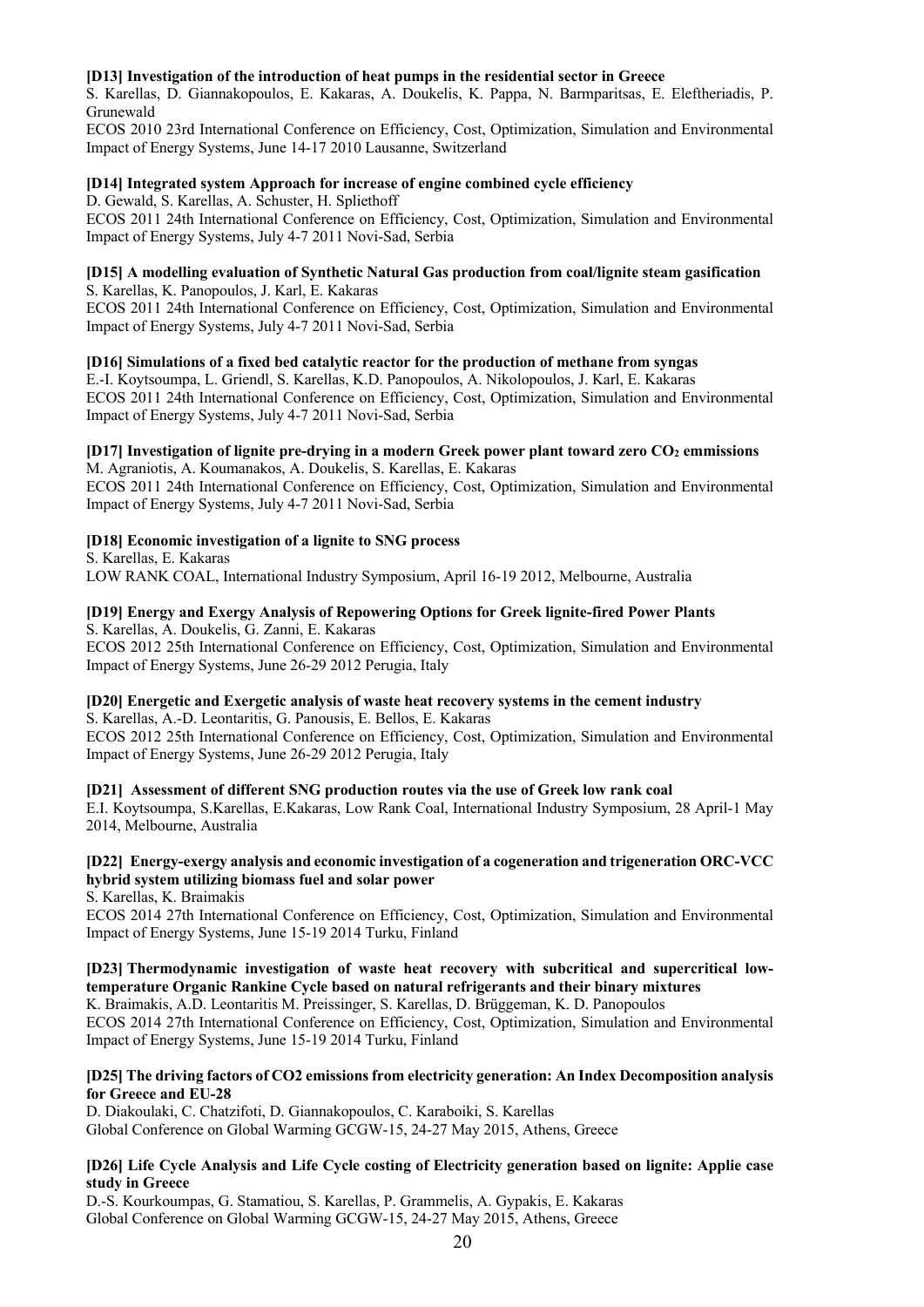#### **[D27] Piston expanders technology as a way to recover energy from the expansion of highly wet organic refrigerants**

D. Giaschi, R. Secchi, G. Galoppi, D. Tempest, G. Ferrara, L. Ferrari, S. Karellas ASME 2015 and Energy Conversion Coference PowerEnergy2015, 28<sup>th</sup> June - 2<sup>nd</sup> July 2015 San Diego. California, USA

# **[D28] Energetic and exergetic evaluation of the hybridization of Combined Cycle Power Plants**

S. Karellas, S. Kalogirou, A. Lappas, A. Papadopoulos, E. Kakaras ECOS 2015 28<sup>th</sup> International Conference on Efficiency, Cost, Optimization, Simulation and Environmental Impact of Energy Systems,  $30<sup>th</sup>$  June –  $3<sup>rd</sup>$  July 2015 Pau, France

#### **[D29] Energy efficiency increase in a glass industry by means of waste heat recovery**

I. Dolianitis, D. Giannakopoulos, C. Hatzilau, S. Karellas, G. Skarpetis, N. Christodoulou, N. Giannoulas, T. Zitounis

ECOS 2015 28th International Conference on Efficiency, Cost, Optimization, Simulation and Environmental Impact of Energy Systems,  $30<sup>th</sup>$  June –  $3<sup>rd</sup>$  July 2015 Pau, France

#### **[D30] Techno-economic analysis and comparison of an ORC-VCC biomass-solar Trigeneration system and a photovoltaic driven Heat pump**

K. Braimakis, T. Roumpedakis, A.Thimo, S. Karellas ECOS 2015 28<sup>th</sup> International Conference on Efficiency, Cost, Optimization, Simulation and Environmental Impact of Energy Systems,  $30^{th}$  June –  $3^{rd}$  July 2015 Pau, France

# **[D31] Power to Fuel concept: Process analysis and economic evaluation**

D.-S. Kourkoumpas, E. Papadimou, K. Atsonios, S. Karellas, P. Grammelis, E. Kakaras ECOS 2015 28th International Conference on Efficiency, Cost, Optimization, Simulation and Environmental Impact of Energy Systems,  $30<sup>th</sup>$  June –  $3<sup>rd</sup>$  July 2015 Pau, France

#### **[D32] Waste heat recovery at the glass industry with the intervention of batch and cullet preheating**

I. Dolianitis, D. Giannakopoulos, C. Hatzilau, S. Karellas, E. Kakaras, E. Nikolova G. Skarpetis, N. Christodoulou, N. Giannoulas, T. Zitounis

10<sup>th</sup> Conference on Sustainable Development of Energy, Water and Environment Systems, 27<sup>th</sup> September – 3<sup>rd</sup> October, 2015, Dubrovnik, Croatia

#### **[D33] Experimental study on a low temperature ORC unit for onboard waste heat recovery from marine Diesel engines**

A.-D. Leontaritis, P. Pallis, S. Karellas, A. Papastergiou, N. Antoniou, P. Vourliotis, N.-M. Kakalis, G. Dimopoulos

ASME ORC 2015, 3rd International Seminar on ORC Power Systems, 12-14 October 2015, Brussels, Belgium

# **[D34] Investigation and optimization of the operation and design of a small scale experimental trigenertation system powered by a supercritical ORC**

T. Roumpedakis, K. Braimakis, S. Karellas

ASME ORC 2015, 3rd International Seminar on ORC Power Systems, 12-14 October 2015, Brussels, Belgium

#### **[D35] Comparative energy and exergy analysis of compressed air energy storage and liquid air energy storage systems**

P. Krawczyk, Ł. Szabłowski, S. Karellas, E. Kakaras, K. Badyda ECOS 2016 - the 29<sup>th</sup> International Conference on Efficiency, Cost, Optimization, Simulation and Environmental Impact of Energy Systems June 19-23, 2016, PORTOROŽ, SLOVENIA

#### **[D36] Simulation Research on the Optimal Operation of Flue Gas Pre-Dried Lignite-Fired Power Plant Firing High Moisture Lignite**

X. Han, S. Karellas, M. Liu, J. Liu, J. Yan, D. Rakopoulos, E. Kakaras

ECOS 2016 - the 29<sup>th</sup> International Conference on Efficiency, Cost, Optimization, Simulation and Environmental Impact of Energy Systems June 19-23, 2016, PORTOROŽ, SLOVENIA

#### **[D37] Flexible two-stage turbine bleeding Organic Rankine Cycles (ORCs) for combined heat and power applications**

D. Meinel, K. Braimakis, C. Wieland, S. Karellas, H. Spliethoff

ECOS 2016 - the 29<sup>th</sup> International Conference on Efficiency, Cost, Optimization, Simulation and Environmental Impact of Energy Systems June 19-23, 2016, PORTOROŽ, SLOVENIA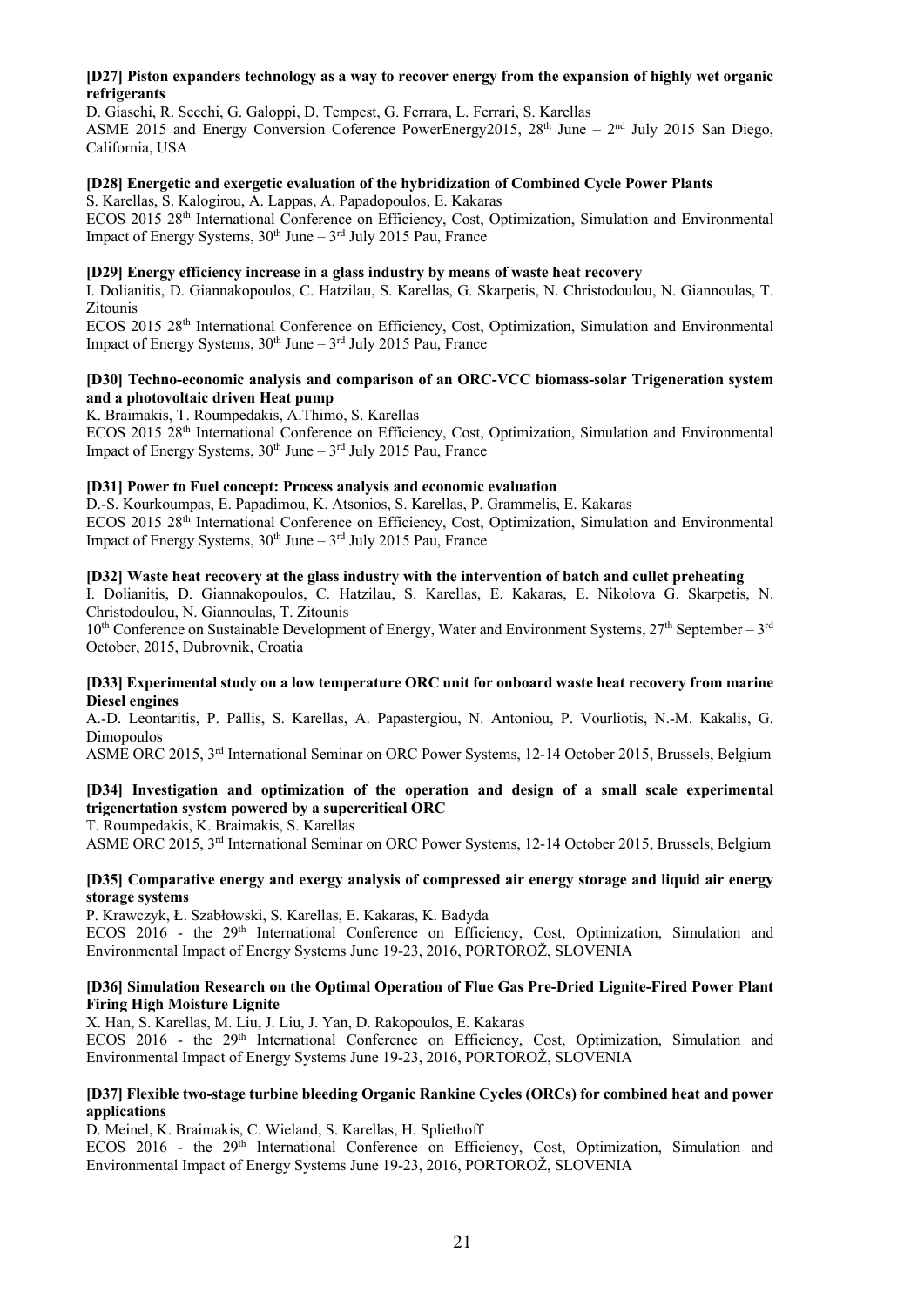# **[D38] Exergy analysis of a Naturally Ventilated Building Integrated Photovoltaic (BIPV) System**

R. A. Agathokleous, S. A. Kalogirou, S. Karellas

ECOS 2016 - the 29<sup>th</sup> International Conference on Efficiency, Cost, Optimization, Simulation and Environmental Impact of Energy Systems June 19-23, 2016, PORTOROŽ, SLOVENIA

## **[D39] Energy saving incentives for the European glass industry in the frame of the EU Emissions Trading Scheme**

C. S. Hatzilau, S. Karellas, I. Dolianitis, D. Giannakopoulos, G. Skarpetis, T. Zitounis Industrial Efficiency 2016 Berlin, 12-14 September 2016, Die Kalkscheune, Berlin, Germany

# **[D40] Semi-empirical model of a multi-diaphragm pump in an Organic Rankine Cycle experimental unit**

F. D'Amico, P. Pallis, A.D. Leontaritis, S. Karellas, N.M. Kakalis, S. Rech, A. Lazzaretto Contemporary Problems in Thermal Engineering (CPOTE2016), 15-16 September 2016, Gliwice, Poland

# **[D41] Energy analysis of Adiabatic Liquid Air Energy Storage System**

P. Krawczyk, Ł. Szabłowski, K. Badyda, S. Karellas, E. Kakaras Contemporary Problems in Thermal Engineering (CPOTE2016), 15-16 September 2016, Gliwice, Poland

# **[D42] Energy and exergy analysis of advanced adiabatic compressed air energy storage system**

Ł. Szabłowski, P. Krawczyk, K. Badyda, S. Karellas, E. Kakaras, W. Bujalski Contemporary Problems in Thermal Engineering (CPOTE2016), 15-16 September 2016, Gliwice, Poland

#### **[D43] Modelling, design and thermo-economic evaluation of an ORC-ejector trigeneration system for waste heat recovery**

K. Braimakis, A. Zitouni-Petrogianni, S. Karellas, S. Kalogirou

30th International Conference on Efficiency, Cost, Optimization, Simulation and Environmental Impact of Energy Systems (ECOS 2017), July 2-6 2017, San Diego, California, USA

#### **[D44] Convective heat transfer coe\_cients of a naturally ventilated building integrated photovoltaic (BIPV) system**

S. Kalogirou, R. Agathocleous, S. Karellas

30th International Conference on Efficiency, Cost, Optimization, Simulation and Environmental Impact of Energy Systems (ECOS 2017), July 2-6 2017, San Diego, California, USA

# **[D45] Molten silicon storage of concentrated solar power with integrated thermovoltaic energy conversion**

A. Datas, M. Zeneli, C. Del Cañizo, I. Malgarinos, A. Nikolopoulos, N. Nikolopoulos, S. Karellas, A. Martí Volume 2033, 8 November 2018, Article number 09000523rd International Conference on Concentrating Solar Power and Chemical Energy Systems, SolarPACES 2017; Santiago; Chile; 26 September 2017 through 29 September 2017; Code 141990

https://doi.org/10.1063/1.5067099

# **[D46] Integrated ORC-Adsorption cycle: A first and second law analysis of potential configurations**

T. C. Roumpedakis, T. Christou, K. Braimakis, E. Varvagiannis, S. Karellas 31st International Conference on Efficiency, Cost, Optimization, Simulation and Environmental Impact of Energy Systems (ECOS 2018), June 17-21 2018, Guimarães, Portugal

#### **[D47] Life cycle assessment of a 1000 MW supercritical pulverized coal power plant under partial loads**  X. Han, N. Chen, S. Karellas, M. Liu, J. Liu, J. Yan, E. Kakaras

31<sup>st</sup> International Conference on Efficiency, Cost, Optimization, Simulation and Environmental Impact of Energy Systems (ECOS 2018), June 17-21 2018, Guimarães, Portugal

# **[D48] Modeling of a large-scale, biomass fired combined heat and power plant coupled with an alumina/aluminium production process**

S. Hysenj, D. Grimekis, A. Doukelis, K. Panopoulos, S. Karellas 31st International Conference on Efficiency, Cost, Optimization, Simulation and Environmental Impact of Energy Systems (ECOS 2018), June 17-21 2018, Guimarães, Portugal

# **[D49] Optimization of supercritical biomass-fueled power plants for industrial CHP, district heating and cooling**

K. Braimakis, D. Magiri-Skouloudi, D. Grimekis, S. Karellas 32nd International Conference on Efficiency, Cost, Optimization, Simulation and Environmental Impact of Energy Systems (ECOS 2019), June 23-28 2019, Wroclaw, Poland

# **[D50] Environmental evaluation of highly efficient large scale biomass-fuelled cogeneration plants**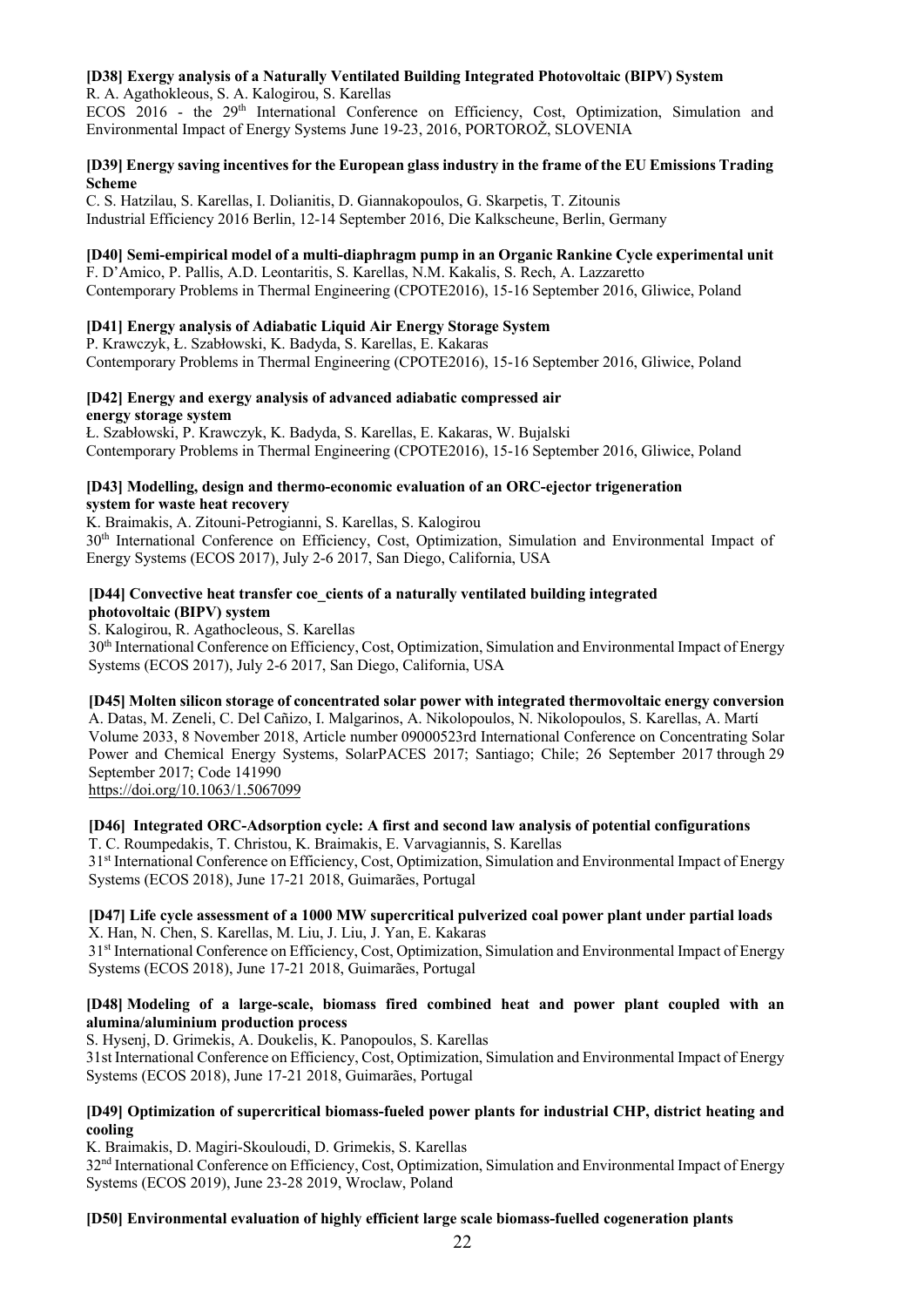#### D. Magiri-Skouloudi, N. Dimiropoulos, D. Grimekis, S. Karellas **32nd International Conference on Efficiency, Cost, Optimization, Simulation and Environmental Impact of Energy Systems (ECOS 2019), June 23-28 2019, Wroclaw, Poland**

# **[D51] Study of vessel shape effect on charge/discharge rates of a silicon-based LHTES system**

M. Zeneli, A. Nikolopoulos, N. Nikolopoulos, S. Karellas, E. Kakaras 32nd International Conference on Efficiency, Cost, Optimization, Simulation and Environmental Impact of Energy Systems (ECOS 2019), June 23-28 2019, Wroclaw, Poland

#### **[D52] Study of heat losses duting charge, discharge and storage period of a LHTES system operating at ultra-high temperatures**

M. Zeneli, A. Nikolopoulos, A. Datas, N. Nikolopoulos, S. Karellas, E. Kakaras 32<sup>nd</sup> International Conference on Efficiency, Cost, Optimization, Simulation and Environmental Impact of Energy Systems (ECOS 2019), June 23-28 2019, Wroclaw, Poland

# **[D53] Environmental Performance of ZEOSOL solar cooling setup**

G. Kallis, T. C. Roumpedakis, D. Magiri-Skouloudi, S. Karellas 32<sup>nd</sup> International Conference on Efficiency, Cost, Optimization, Simulation and Environmental Impact of Energy Systems (ECOS 2019), June 23-28 2019, Wroclaw, Poland

# **[D54] Performance results of a solar adsorption cooling and heating unit**

T. C. Roumpedakis, S. Karellas, S. Vasta, U. Wittstadt, N. Harborth Proceedings of the ISES Solar World Congress 2019 and IEA SHC International Conference on Solar Heating and Cooling for Buildings and Industry 2019, pp. 664-672

# **[D55] Exergetic efficiency potential of zeotropic mixtures of CO2 and non-flamable, ultra-low GWP fluids as working fluids in double stage ORCs**

K. Braimakis, S. Karellas

33<sup>rd</sup> International Conference on Efficiency, Cost, Optimization, Simulation and Environmental Impact of Energy Systems (ECOS 2020), Osaka, Japan

# **[D56] Comparison of various absorption systems with respect to optimal coefficient of performance**

G. Volpato, T. C. Roumpedakis, S. Karellas, C. Frangopoulos, S. Rech, A. Lazzaretto 33<sup>rd</sup> International Conference on Efficiency, Cost, Optimization, Simulation and Environmental Impact of Energy Systems (ECOS 2020), Osaka, Japan

# **[D57] Replacing natural gas with renewable hydrogen in combined heat and power plants**

E.-I. Koytsoumpa, A. Doukelis, S. Karellas

34th International Conference on Efficiency, Cost, Optimization, Simulation and Environmental Impact of Energy Systems (ECOS 2021), June 27 – July 2021, Taormina, Italy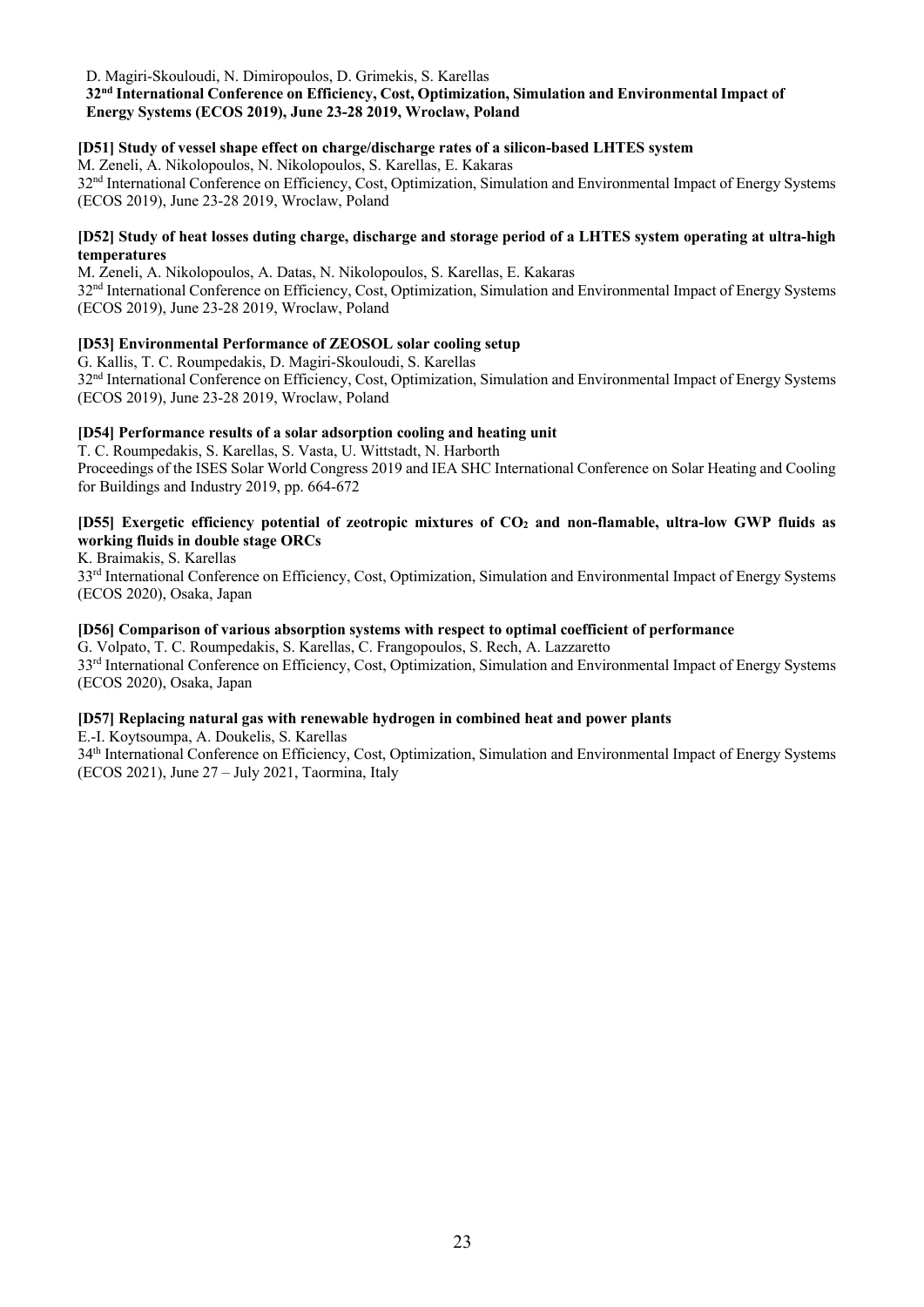# **[E] PUBLICATIONS IN PROCEEDINGS OF INTERNATIONAL CONFERENCES (Abstract Reviewed Papers)**

#### **[E1] Online Analyse der Qualität des Produktgases aus der Biomassevergasung mittels Laserspektroskopie**

S. Karellas, F. Christ, J. Karl. 1. Tagung Deutsch-Griechische Forschung, 28-29 Juni 2003, Berlin, Deutschland

#### **[E2] Exergetic and economic analysis of gas turbine concepts**

R. Leithner, N. Aronis, A. Doukelis, E. Kakaras, S. Karellas

CLEAN AIR 2003 Seventh International Conference on Energy for a Clean Environment, Lisbon, Portugal, 7- 10 July 2003

#### **[E3] Heatpipe Reformer Prototyp A – Experimentelle Ergebnisse**

Th. Metz, S. Kuhn, S. Karellas, J. Karl

Arbeitsgruppentreffen Wasserstoffreiches Vergasungsgas der FEE e.V., 15.09.2003, Merseburg (Halle), veröffentlicht in: Ökologische Stoffverwertung Berichte 1/03, Hrsg.: Fördergemeinschaft Ökologische Stoffverwertung e.V. Halle/Saale, FÖST Verl.: Henner-Verl., Grennigloh & Co.ohG, Halle /Saale, Deutschland

#### **[E4] Erzeugung von Synthesegas mit dem Biomass Heatpipe Reformer – Betriebserfahrungen und Leistungsgrenzen**

J. Karl, S. Karellas, S. Kuhn, T. Metz.

DGMK(Deutsche Wissenschaftliche Gesellschaft für Erdöl, Erdgas und Kohle e.V.) Tagungsbericht,. Energetische Nutzung von Biomassen, 19.- 21.April04 Velen- Westf., Deutschland

#### **[E5] Experimental Results of the Biomass Heatpipe Reformer**

T. Metz, S. Kuhn, S. Karellas, R. Stocker, J. Karl, D. Hein

2nd World Conference and Technology Exhibition on Biomass for Energy and Climate Protection, 10-14 May 2004, Rome, Italy

#### **[E6] Heatpipe Reformer – Experimentelle Ergebnisse**

S. Kuhn, S. Karellas, T. Metz , J. Karl 10. Internationaler Kongress für nachwachsende Rohstoffe und Pflanzenbiotechnologie, 07-08 Juni 2004, Magdeburg, Deutschland

#### **[E7] Use of the Raman spectroscopy for the analysis of the product gas from the allothermal biomass gasification**

S. Karellas, J. Karl, T. Metz, S. Kuhn

VDI Optische Technologien, International Symposium on Photonics in Measurement, 23-24 June 2004, Frankfurt, Germany (VDI-Berichte 1844, pp. 23-30, ISBN 3-18-091844-6)

**[E8] Highly Efficient SOFC Systems with Indirect Gasification.** J. Karl, S. Karellas. Lucerne Fuel Cell Forum, 2<sup>nd</sup> International Fuel Cell Conferences with Exhibition, 28 June – 2 July 2004, Kultur- und Kongresszentrum Luzern, Lucerne, Switzerland

#### **[E9] Online optical analysis of the product gas from the gasification of biomass**

S. Karellas, M. Raindl, J. Karl

4. VDI Konferenz über optische Analysenmesstechnik in Industrie und Umwelt, 7.-8.10.2004, Düsseldorf, Deutschland (VDI-Berichte 1863, pp. 65-71, ISBN 3-18-091863-2)

#### **[E10] Investigation of the influence of the gas quality from the biomass gasification on integrated systems with microturbines and fuel cells**

S. Karellas, J. Karl

7th International conference on heat engines and environmental protection, May 23-25 2005, Balatonfüred, Hungary

#### **[E11] Combined Heat and Power Production with the Biomass Heatpipe Reformer (BioHPR)**

S. Kuhn, S. Karellas, J. Karl, T. Metz, H. Spliethoff Bioenergy 2005, International Bioenergy in Wood Industry, Conference and Exhibition, 12-15 September 2005, Jyväskylä, Finland

#### **[E12] Highly efficient conversion of syngas from biomass gasification in Solid Oxide Fuel Cells** J. Karl, S. Karellas, N. Frank, H. Spliethoff

14th European Biomass Conference and Exhibition. Biomass for Energy, Industry and Climate protection. Palais des congrès, 17-21 Octobre 2005, Paris, France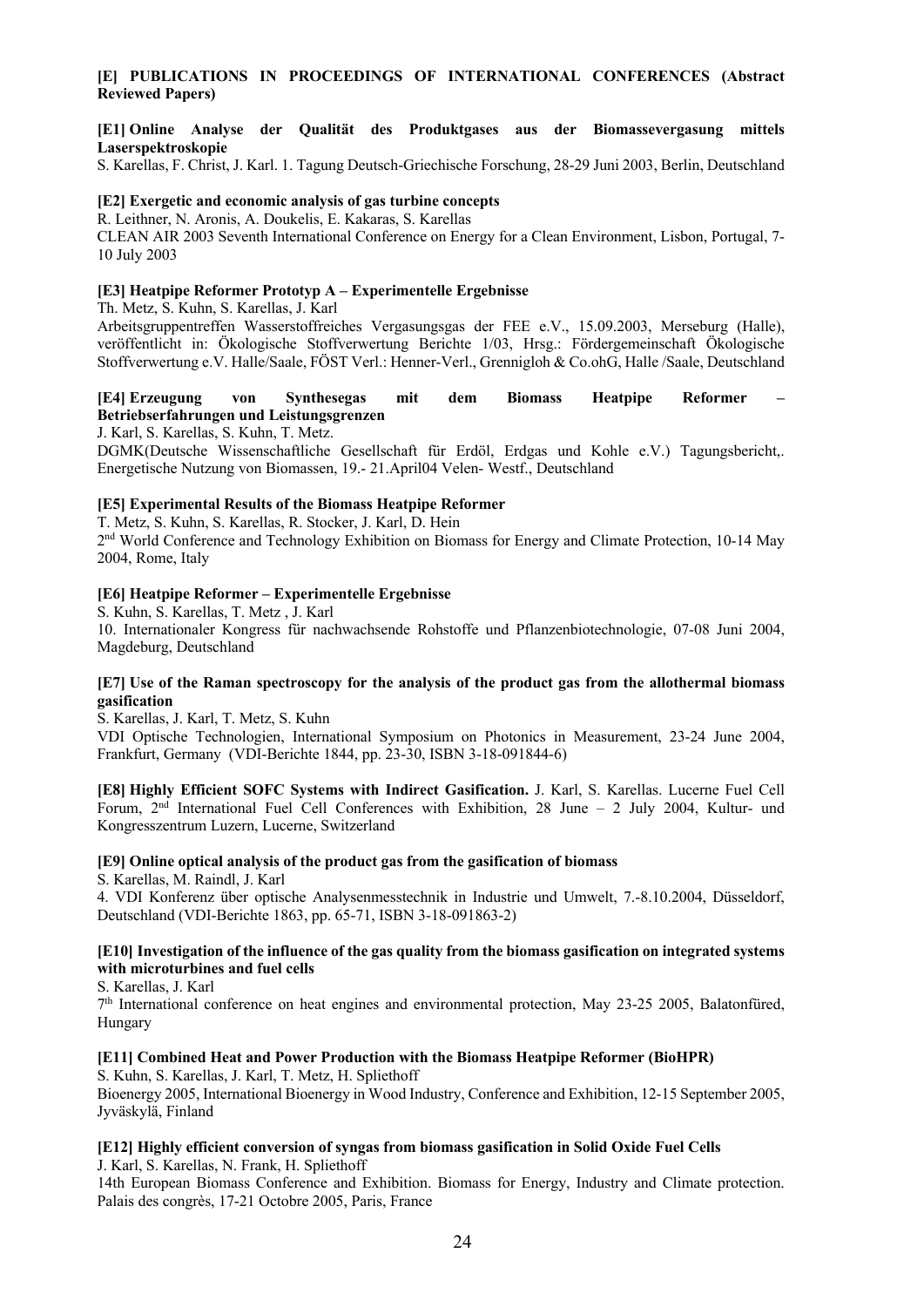# **[E13] Online analysis of the tar content of the product gas from biomass gasification. Application on the BioHPR**

S. Karellas, S. Kuhn, T. Metz, J. Karl. 14th European Biomass Conference and Exhibition. Biomass for Energy, Industry and Climate protection. Palais des congrès, 17-21 Octobre 2005, Paris, France

#### **[E14] Degradation of Solid Oxide Fuel Cells with wood gas**

N. Frank, M. Saule, S. Karellas, J. Karl. 7th European Solid Oxide Fuel Cell Forum, 3.-7.07.2006, Lucerne, Switzerland

#### **[E15] Biomass combustion with ORC for decentralized bioenergy applications: A techno-economic approach**

A. Rentizelas, S. Karellas, E. Kakaras, I. Tatsiopoulos 4th European Congress Economics and Management in Engineering, 27-30 Nov.07, Porto, Portugal

# **[E16] Application of laser spectroscopy for the quantitative analysis of biomass gasification tars**

P. Mitsakis, S. Karellas, H. Spliethoff 16th European Biomass Conference & Exhibition. From Research to Industry and Markets 02-06 June 2008, Feria Valencia, Spain

# **[E17] Energetic and exergetic analysis of a retrofitted CCS plant firing low quality lignite**

E. Kakaras, S. Karellas, A. Doukelis, A. Koumanakos, A. Manettas The 35th International Technical Conference on Clean Coal & Fuel Systems. Coal: Rising to New Challenges, June 6 to 10, 2010, Sheraton Sand key, Florida, USA

# **[E18] Two step optimization approach for increase of Engine-ORC efficiency**

D. Gewald, A. Schuster, S. Karellas, H. Spliethoff

ORC 2011 First International Seminar on ORC Power Systems, 22-23 September 2011, Aula Conference Center, TU Delft, The Netherlands

# **[E19] Activated carbon's adsorption potential of tar species from syngas in warm conditions**

E.I. Koytsoumpa, C. Michailof, K. D. Panopoulos, P. Bour, S. Karellas, A. Lappas, A. Lemonidou 20th European Biomass Conference and Exhibitions Setting the course for a biobased economy. Milano Convention Center, Milan Italy, 18-22 June 2012

#### **[E20] Investigation of the production of Substitute Natural Gas in Greece from local biomass feedstock by means of the BioHPR**

S. Karellas, S. Kapodistrias, K. Panopoulos, J. Karl

20th European Biomass Conference and Exhibitions Setting the course for a biobased economy. Milano Convention Center, Milan Italy, 18-22 June 2012

#### **[E21] Assessing the applicability of circulating fluidized bed gasification of five promising biomasses for energy production within a biorefinery: focus on agglomeration issues**

C. Christodoulou, E.I. Koytsoumpa, K. D. Panopoulos, S. Karellas, E. Kakaras 20th European Biomass Conference and Exhibitions Setting the course for a biobased economy. Milano Convention Center, Milan Italy, 18-22 June 2012

#### **[Ε22] Biomass feedstocks characterization for energy and biorefinery options. The case for giant reed, switchgrass and cardoon**

M. Christou, E. Alexopoulou, C. Christodoulou, E.I. Koytsoumpa, K.D. Panopoulos, S. Karellas International Conference Biofuels for Sustainable Development of Southern Europe, 19-20 November 2012, Thessaloniki, **Greece** 

**[E23] Biomass feedstocks for energy markets. The case for giant reed, switchgrass and cardoon**  M. Christou, E.Alexopoulou, C.Christodoulou, E.I. Koytsoumpa, K.D.Panopoulos, S.Karellas, IEA Bioenergy Conference Vienna, Austria 2012

#### **[E24] Comparison of acid gas removal processes in coal-derived SNG production**

E.-I. Koytsoumpa, K. Atsonios, K. D. Panopoulos, S. Karellas, E. Kakaras, 6th International Conference on Clean Coal Technologies , Thessaloniki, Greece, 12-16 May 2013

#### **[E25] Feasibility and economic evaluation of lignite-to-SNG systems**

E.I. Koytsoumpa, S. Karellas, K. D. Panopoulos, , E. Kakaras, International Conference on Clean Coal Technologies , Thessaloniki, Greece, 12-16 May 2013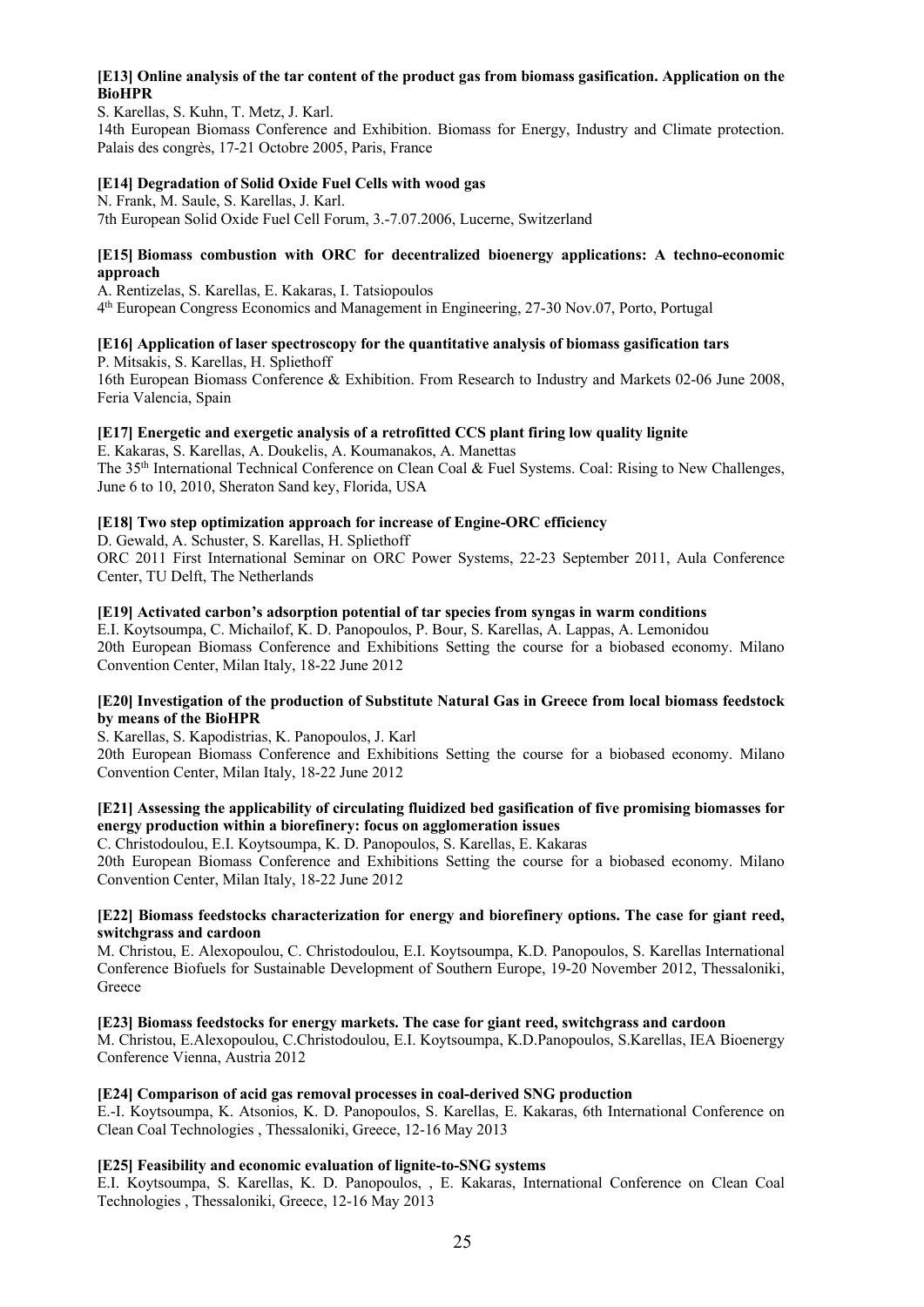### **[E26] Circulating fluidized bed gasification of 1st and 2nd generation biofuel seed cakes after oil extraction**

C. Christodoulou, D. Grimekis, K. Tsiotas, I. Papamihail, K. D. Panopoulos, D. Vamvuka, S. Karellas, E. Kakaras

21st European Biomass Conference and Exhibitions Setting the course for a biobased economy, Bella Centre, Copenhagen, Denmark, 3-7 June 2013

#### **[E27] Economic evaluation of decentralized pyrolysis for the production of bio-oil as an energy carrier for improved logistics towards a large centralized gasification plant**

K. Braimakis, K. Atsonios, K. D. Panopoulos, D. Vamvuka, S. Karellas, E. Kakaras

21st European Biomass Conference and Exhibitions Setting the course for a biobased economy, Bella Centre, Copenhagen, Denmark, 3-7 June 2013

#### **[E28] Conceptual design of a permanent lunar outpost: Surface experiments and instruments for geophysics and geodesy study case**

G. Tsakyridis, S. Karellas, C. Lange, R. Rosta, T. Van Zoest

This fourth annual Lunar Graduate Conference (LunGradCon 2013). NASA, AMES Research Center July 10, 2013.

#### **[E29] Hybrid biomass and solar energy-based cogeneration and trigeneration systems combining ORC-VCC cycles**

S. Karellas, K. Braimakis

ASME- ORC 2013. 2<sup>nd</sup> International Seminar on ORC Power Systems. October 7<sup>th</sup> & 8<sup>th</sup>, 2013, DeDoelen, Rotterdam, The Netherlands

# **[E30] Energetic and exergetic assessment of waste heat recovery systems in glass industry**

S. Karellas, K. Zourou, K. Braimakis, E. Kakaras

ASME- ORC 2013. 2<sup>nd</sup> International Seminar on ORC Power Systems. October 7<sup>th</sup> & 8<sup>th</sup>, 2013, DeDoelen, Rotterdam, The Netherlands

#### **[E31] EU Emissions Trading Scheme application in Bulgaria, Greece and Romania**

C.-S. Hatzilau, D. Giannakopoulos, S. Karellas, E. Kakaras Istanbul Carbon Summit: Carbon Management, Technlogies & Trade, 3-5 April 2014, Istanbul, Turkey

# **[E32] Biomass pyrolysis kinetics modelling**

Ch. Tsekos, E.-I. Koytsoumpa, K.D. Panopoulos, S. Karellas, E. Kakaras, V. Asouti 22nd European Biomass Conference and Exhibitions Setting the course for a biobased economy, CCH-Congress Center Hamburg, Germany, 23-26 June 2014

#### **[E33] Energy saving potentials for industrial steam boilers – Findings from the Ecodesign process**

A. Aydemir, K. Braimakis, S. Hirzel, S. Karellas, B. Ostrander, C. Rohde 10th European Conference on Industrial Furnaces and Boilers (INFUB-10), Gaia (Porto) - Portugal, at the Hotel Holiday Inn Porto Gaia. 7-10 April 2015

#### **[E34] Selection and establishment of energy crops in abandoned and unused land for biomass production in cambrils**

D.-S. Kourkoumpas, C.E. Papadelis, P. Grammelis, S. Karellas, E. Kakaras 26th European Biomass Conference and Exhibition, Copenhagen, Denmark, 14-18 May 2018

# **[E35] Modelling of a 3MW**th **gasifier in aspenpus**<sup>TM</sup>

D. Grimekis, M.A. Delgado Calvo, K. Panopoulos, S. Karellas 26th European Biomass Conference and Exhibition, Copenhagen, Denmark, 14-18 May 2018

# **[F] GREEK CONFERENCES**

#### **[F1] Διερεύνηση της κατάλληλης μοντελοποίησης της εσωτερικής τριβής πολύ πυκνών ροών σωματιδίων στο σύστημα ανακυκλοφορίας ρευστοποιημένων κλινών ανακυκλοφορίας**

Α. Νικολόπουλος, Ν. Νικολόπουλος, Ν. Βαρβέρης, Σ. Καρέλλας και Εμ. Κακαράς ΡΟΗ2010, 7ο Πανελλήνιο Συνέδριο για τα Φαινόμενα Ροής Ρευστών, Θεσσαλονίκη, 12-13 Νοεμβρίου, 2010

# **[G] OTHER PUBLICATIONS**